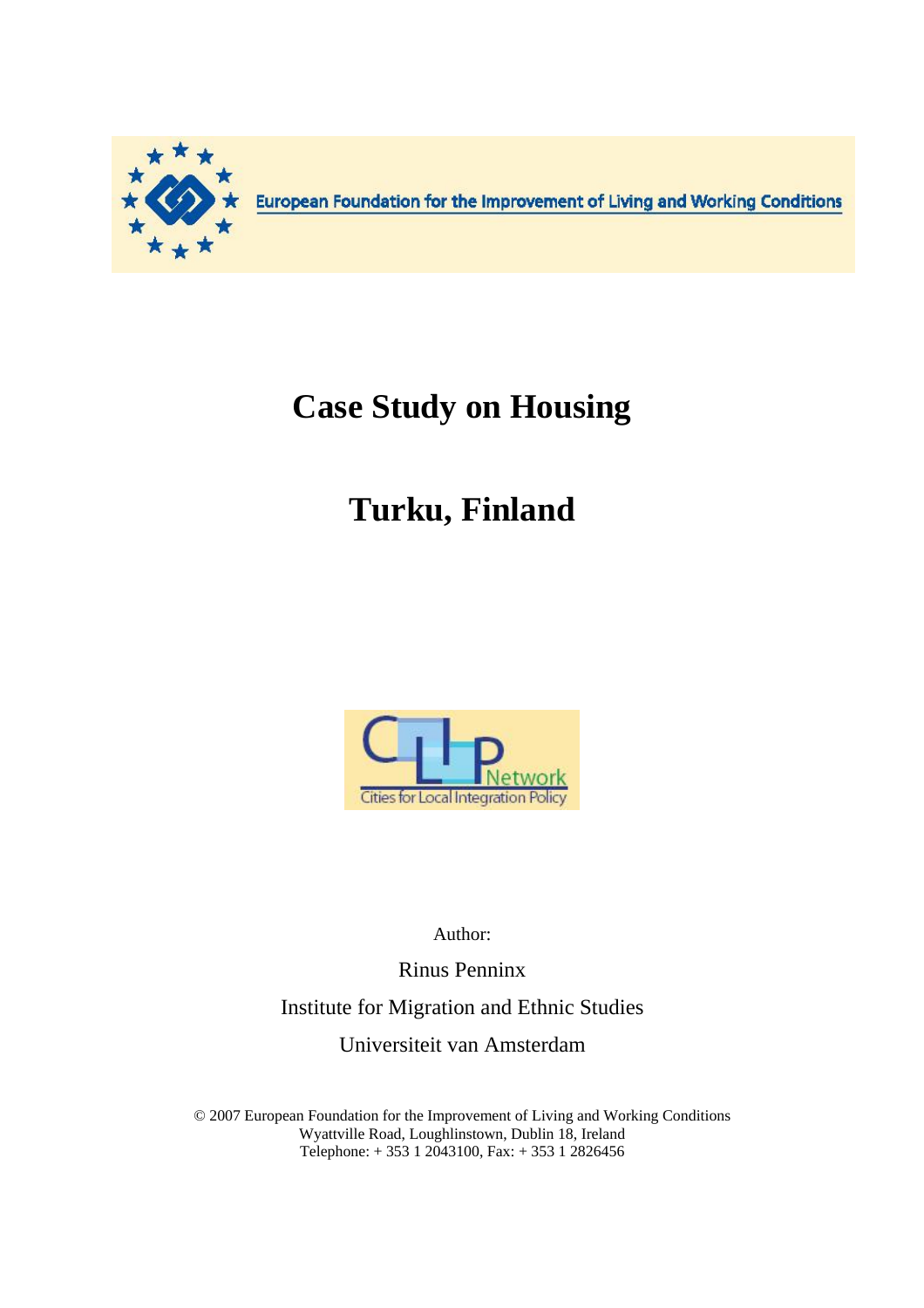

## **Table of Content**

| 1                       |     |                                                                                          |
|-------------------------|-----|------------------------------------------------------------------------------------------|
|                         | 1.1 |                                                                                          |
|                         | 1.2 |                                                                                          |
| $\overline{2}$          |     |                                                                                          |
|                         | 2.1 |                                                                                          |
|                         | 2.2 | History of municipal migration and composition of migrant populations9                   |
|                         | 2.3 |                                                                                          |
|                         | 2.4 |                                                                                          |
| $\mathbf{3}$            |     |                                                                                          |
|                         | 3.1 |                                                                                          |
|                         | 3.2 | Spatial concentration and housing situation of residents with migration background<br>18 |
|                         | 3.3 |                                                                                          |
| $\overline{\mathbf{4}}$ |     |                                                                                          |
| 5                       |     |                                                                                          |
|                         | 5.1 | Vision, concepts and policy of administration and Local Council on the issue of          |
|                         | 5.2 | Public discourse on housing, segregation and integration of immigrants 24                |
| 6                       |     |                                                                                          |
|                         | 6.1 | Interventions to improve access to affordable and decent housing for migrants24          |
|                         | 6.2 |                                                                                          |
|                         | 6.3 |                                                                                          |
| 7                       |     |                                                                                          |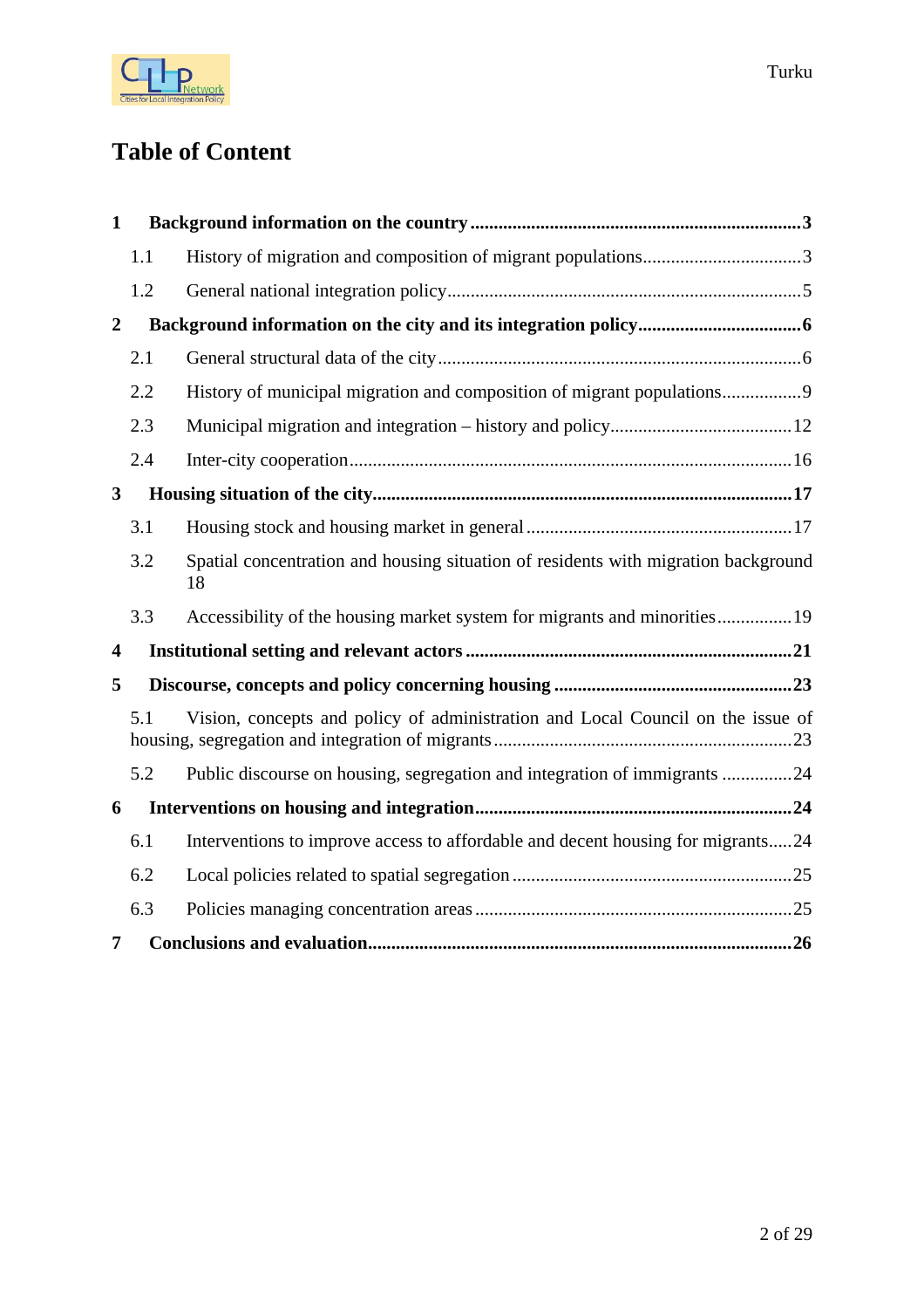<span id="page-2-0"></span>

## **1 Background information on the countr[y1](#page-2-1)**

#### **1.1 History of migration and composition of migrant populations**

Finland used to be an emigration country from the 17th century on (Tanner 2004). Between 1860 and 1920 circa 300,000 Finns emigrated to the USA and Canada (Martikainen, 2004, 193). After WWII emigration resumed (Heikkilä & Peltonen 2002). Many Fins left the country, particularly to Sweden in the 1960 and 1970s as workers: some 500,000 of which a significant number have stayed (Martikainen 2004,  $118$ ).<sup>2</sup>

From the beginning of the 1980s on, Finland has received more immigrants than emigrants left the country. The percentage of immigrants in the total population was still low in the mid-1980s: only one percent. Since then the number of resident immigrants has grown significantly. By 2005 some three percent of the total population of Finland is an immigrant  $(i.e.$  has been born outside Finland<sup>3</sup>). In the European context Finland is thus a relatively recent immigration country. UN-publications give the following key data on immigration in Finland:

|                    | 1985 | 1990 | 1995 | 2000 | 2005 |
|--------------------|------|------|------|------|------|
| Total population*  | 4902 | 4986 | 5108 | 5172 | 5249 |
| Migrant stock**    | 48   | 61   | 103  | 134  | 165  |
| $\%$               |      | 1.2  |      | 2.6  | 3.0  |
| of which Refugees* |      | 2.3  |      | 13.3 | 11.0 |

*Table 1. Total population and migrant stock in Finland 1985-2005.* 

\* in thousands

\*\* criterion is born outside the country

A significant part of the present cultural, religious and language diversity of Finland has its roots in Finnish history. Its long common history with Sweden until 1809 resulted in the fact that Finland still has a significant Swedish speaking minority and two official national languages: Finnish and Swedish.

After 1809 during the Russian period (when the Grand Duchy of Finland was part of the Russian empire till 1917) also "small Jewish, Catholic and Tatar Muslim communities were founded (..) Jews were mostly retired soldiers, Tatar Muslims tradesmen and Catholics of

 $\overline{a}$ 

<span id="page-2-1"></span><sup>1</sup> I thank Ari Korhonen, Annika Forsander, Mikko Lohikoski, Tuomas Martikainen, Jarkko Rasinkangas, Regina Ruohonen and Elena Tuukkanen for their comments on the draft version. Responsibility for the text remains with the author.

<span id="page-2-2"></span><sup>&</sup>lt;sup>2</sup> The Government Report (2002, 8) estimates the number of `overseas Finns' at 1,3 million at the turn of the century.

<span id="page-2-3"></span><sup>&</sup>lt;sup>3</sup> This includes Finnish citizens born abroad.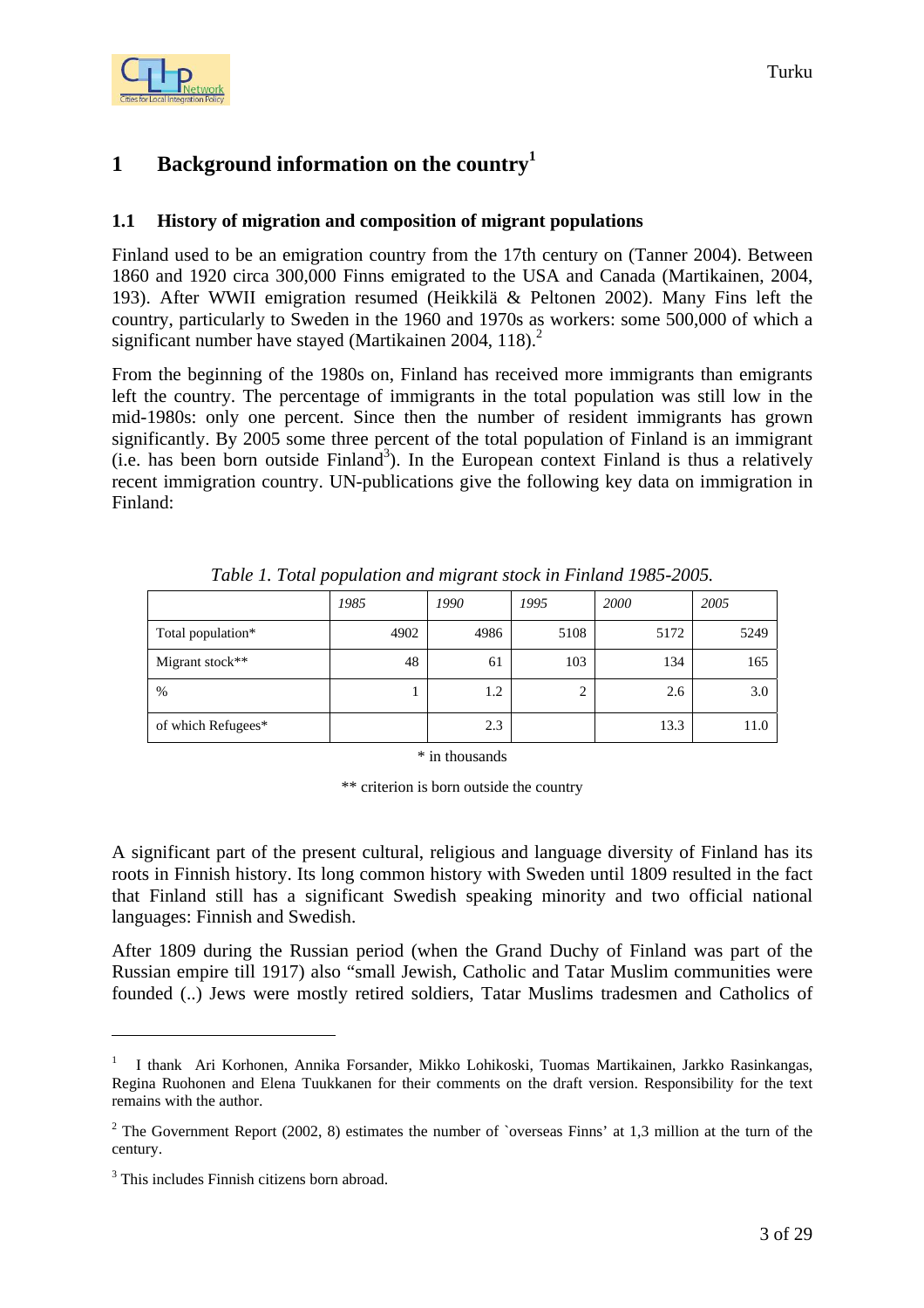

divers origin" (Martikainen 2004, 117). The rulers and soldiers of the Russian empire also brought the Russian Orthodox Church into a predominantly Lutheran Finland.

The presence of that Church was reinforced later by the immigration of Karelians: Karelia was incorporated into the Grand Duchy of Finland in 1811. Most Karelians were Finnish speaking. After the Second World War, some 450.000 Karelians had to be resettled in new areas, as Finland lost its most eastern part to the Soviet Union. Among the Karelians were circa 50.000 Orthodox resettled around Finland (Martikainen 2004, 103-106).

A comparable specific immigration to Finland is that of the Ingrians, the orginal inhabitants of `Ingermanland', a region along the southern shore of the Gulf of Finland, near St. Petersburg. The predominantly Finnish speaking population of this region underwent a strong russification in the late 1920 and 1930s. Many Ingrians were deported to Siberia, the Ural and the Caspian Sea before, during and after WW II. In 1990 the Ingrians were granted the right of `return' to Finland, which has led to a migration movement of some 25.000 Ingrians from the former Soviet Union as of 2003, with some 22,000 more lining up in Russia and Estonia for entry interviews (Tanner 2004, 3); a movement comparable to the Aussiedler in the FRG (Gulijeva 2003). The Finnishness of many returnees (in terms of identity and knowledge of the Finnish language) is questioned recently. $4$ 

In the recent immigration movement the return migrants from the former Soviet Union are thus a significant part of the `supply driven' immigration. Another significant part of such immigration are refugees and asylum seekers. Since 1990 Finland has received some 3,000 Somalis, thousands of Kurds from the Middle East and thousands of refugees fleeing the Balkan conflicts. There are two ways for admission to Finland. The first is that of the refugee quota: these quota vary between 500 and 750 annually. The government typically fulfils the quota through selecting vulnerable refugees from the region's refugee camps. Chileans benefited from such quota in the 1970s, Vietnamese in the 1980s and people from the Middle East's most conflict torn areas, and Bosnia and Albania in the 1990s.

The second way is through an asylum application. In the period 1990-1999 18,292 applications were received and 6,574 were granted some form of residence permit. In the period 2000-2005 these number were 18,920 and 3,762 respectively (www.uvi.fi). The tendency has thus been an increase in applications (towards some 3,000 annually) and a decrease in `favourable decisions' (towards some 600 annually). Countries of origin of applicants are divers, but Finland received many from the Caucasus area of the former Soviet Union and the Horn of Africa, recently Kosovar Albanians and Roma from Eastern Europe.

Thirdly, immigration for family reasons (reunion and marriage) has gained significance in the course of time, nowadays probably being the major entrance title, between 2,000 and 3,000 annually (Government Report 2002, 7). There is, however, no qualitative information aside from the official categories reported (Clarke 2006, 139).

According to Tanner, Finland admitted in recent years also "tens of thousands of labor migrants who have first secured job contracts with Finnish employers.<sup>[5](#page-3-1)</sup> (..) The newest Aliens

<span id="page-3-0"></span><sup>&</sup>lt;sup>4</sup> According to some observers the remigration policies of Ingrians has created a vital Russian minority (correspondence with researcher Annika Forsander, August 2007).

<span id="page-3-1"></span><sup>&</sup>lt;sup>5</sup> It is observed that this is a somewhat unqualified statement: most of them are seasonal workers. In recent years, for example, some 15,000 Estonian construction workers come to Finland for the building season. Few of them become permanent settlers (Personal communication of Annika Forsander, August 2007).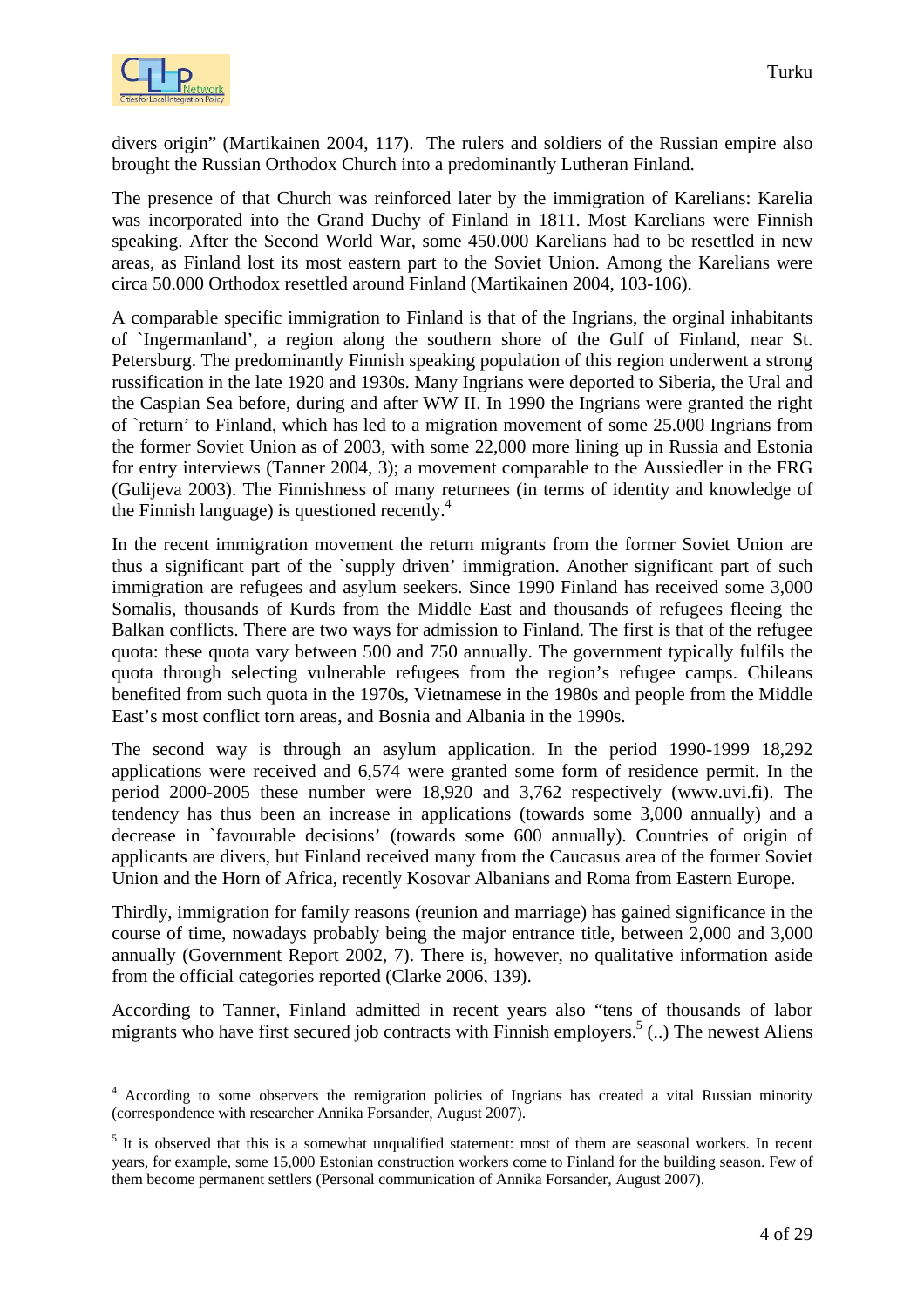<span id="page-4-0"></span>

Law of 2004 maintains the authority of offices of the Ministry of Labor over case-by-case evaluations of candidates' credentials, and the Ministry's recommendations depend on the labor market's needs. The Directorate of Immigration (under the Ministry of the Interior) then makes the ultimate decision." (..) "Registered students are now subject to a lighter process, and basically need only a temporary residence permit" (Tanner 2004, 3).

The general picture that arises from the data can be summarised as follows:

- immigration has started primarily as supply driven (such as returnees from Sweden and the former Soviet Union, family related migration, refugees and asylum applicants) but seems to have gained a growing demand driven dimension (expressed in increasing labour migrants and international students);
- as a consequence of the peculiar history of migration, statistics on the immigrant stock are expressed in varying statistical terms, each having their advantages and disadvantages: a) nationality of residents (between 1000 and 2000 aliens naturalise annually); b) `immigrant background' indicated by the country of birth of residents (sometimes including country of birth of parents); this category may include children of Finnish emigrants who have been born abroad); and c) first language of residents.<sup>6</sup> Such figures vary significantly. By January 1st, 2005, for example, 108,424 aliens (foreign citizens) were living in Finland; the number of immigrants - defined as born outside Finland amounted to 165,000 at that moment. The number of non-Finnish speakers is still higher: some 450,000 including Swedish speakers.
- The new immigration tends to settle in the major cities of Finland, particularly in the Helsinki Region that attracts 60 percent of all immigrants.
- Apart from immigrants discussed above, special policies relate to old minority groups, particularly the aboriginal Sámi in Lapland estimated at 6500 persons, and the Finnish Roma stemming from 16th century immigration, estimated at some 10,000. In some respects special provisions for example in language, are made for these groups (Finnish League 2003, 15).

#### **1.2 General national integration policy**

 $\overline{a}$ 

Although there have been political discussions in Finland about the necessity of having an explicit Immigration Law, among others to regulate the recruitment of workers from abroad (Heikkilä & Peltonen 2002), no such act exists (yet). Immigration matters are primarily handled by two ministries having different tasks. The process of admission of labour migrants is prepared by the Ministry of Labour and Social Affairs and implemented administratively by the Directorate of Immigration of the Ministry of the Interior. In matters of asylum it is the Ministry of the Interior that determines policies and takes decisions on applications, while the Ministry of Labour and Social Affairs is responsible for asylum reception and post-asylum integration policies. As for refugee quota the same division of tasks applies, be it that the Ministry of Labour and Social Affairs has a significant say in this (Tanner 2004). This division of tasks does not always work smoothly. While the Ministry of Labour and Social Affairs primarily looks at labour market interests, reception and integration, the interests of

<span id="page-4-1"></span><sup>&</sup>lt;sup>6</sup> Statistics on first language include the Swedish speaking minority in Finland.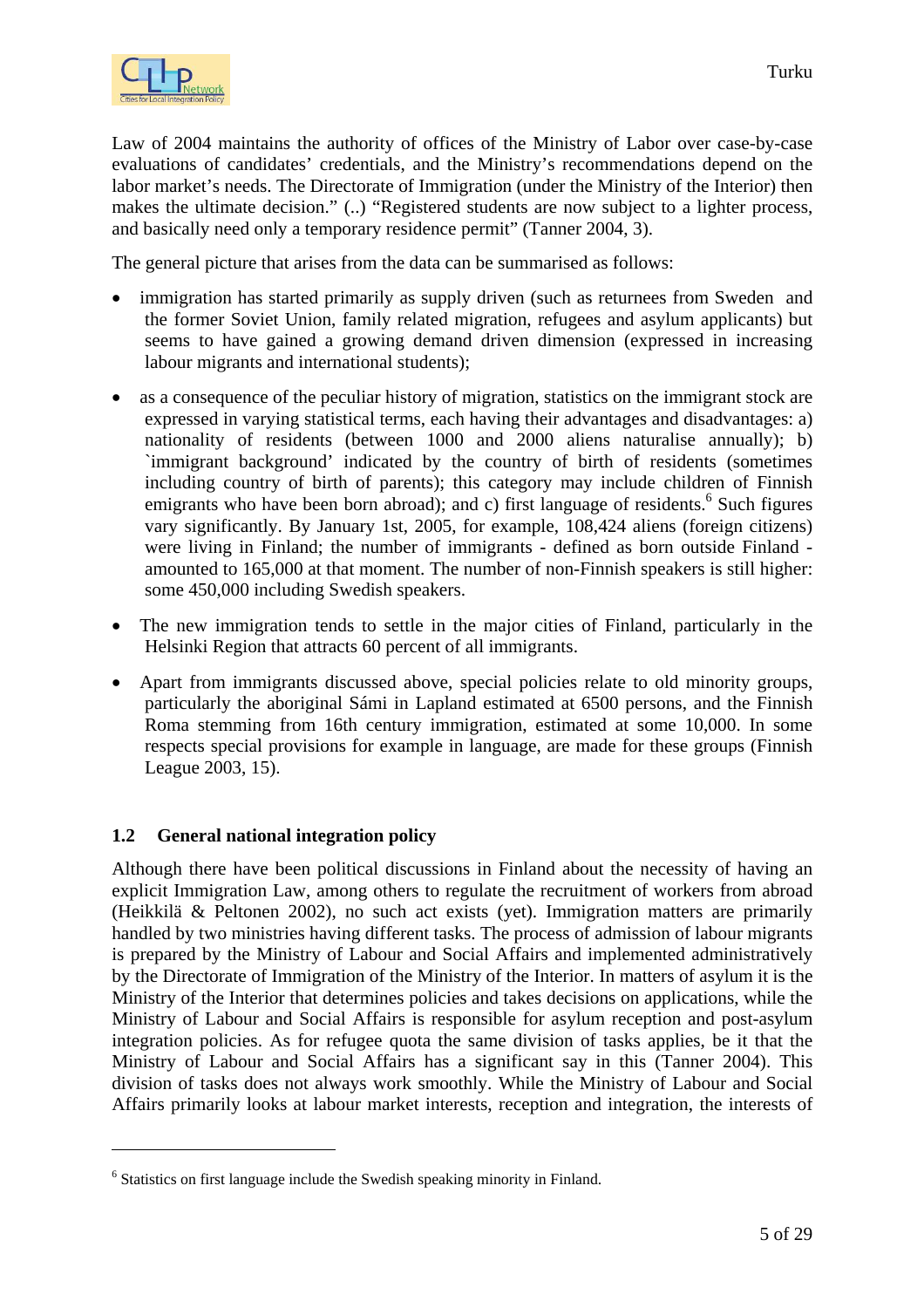<span id="page-5-0"></span>

Ministry of the Interior are more dominated by security issues. It is suggested that such security issues, particularly related to Muslims, has been a reason why the refugee quota of 750 was not filled recently.

Since May 1st, 1999 Finland has an explicit Integration Act (493/1999): in full 'Act on the Integration of Immigrants and Reception of Asylum Seekers'). The objective is to promote the integration, equality and freedom of choice of immigrants through measures which help them to acquire the essential knowledge and skills they need to function in society and to participate in work life, and to ensure the essential livelihood and welfare of asylum seekers by arranging their reception. The object of the law is also that at the same time immigrants could preserve their native language and their ethnic and cultural features (see: Heikkilä & Peltonen 2002, 7).

The act defines the responsibilities of different actors in integration work, immigrants' responsibilities in participating, and gives authorities means to support integration. Key element is that those immigrants (registered at a municipality and less than 3 years in Finland) who are not gainfully employed and receiving social benefits have the right to an `individual integration plan'. Such a plan may include a basic course in Finnish language, occupational and craft courses and other actions or educative activities that help to integrate into Finnish society. Regional Employment and Economic Development Centres and local social offices make these plans and monitor them. It is financed by a lump sum of the Ministry. Municipalities are furthermore requested by law to develop a local integration policy. Problems of implementation have been signalled: waiting lists for language courses and insufficient level differentiation of courses, insufficient financial resources and limitation of facilities to three years.

The Finnish Integration Act focuses thus on recent immigrants who are dependent on welfare benefits. In practice refugees, accepted asylum seekers and returned Ingrians are the main target group. A trajectory to work and financial independence of the state – through several kinds of courses and training – is key in the approach. The Act does not touch on the integration of immigrants in the domain of housing or in residential areas (Government Report 2002, 43).<sup>[7](#page-5-1)</sup> Local integration programmes, however, involve both labour market policy and the provision of housing and recreation. In the minds of policymakers at the local level, e.g. in Turku, national integration policy is seen as aiming primarily for adaptation of immigrants, while at the local level one is more open-minded.

## **2 Background information on the city and its integration policy**

#### **2.1 General structural data of the city**

 $\overline{a}$ 

Turku is an old city, going back as far as the 13th century. Situated in the South-West of the present Finland, at the shore of the Baltic Sea where the river Aura (Aurajoki) goes inland, it developed as a trade town (Nordstat 1999). It was the capital of the province of Finland, i.e. the residence of the Governor, under the Swedish rule until 1809 under the Swedish name of

<span id="page-5-1"></span><sup>&</sup>lt;sup>7</sup> During national elections early in 2007 right wing parties have won and formed a new coalition. The new cabinet appointed a special Minister for Immigration and European Affairs, Astrid Thors. Administrative reform of the Immigration and Integration policies has been announced.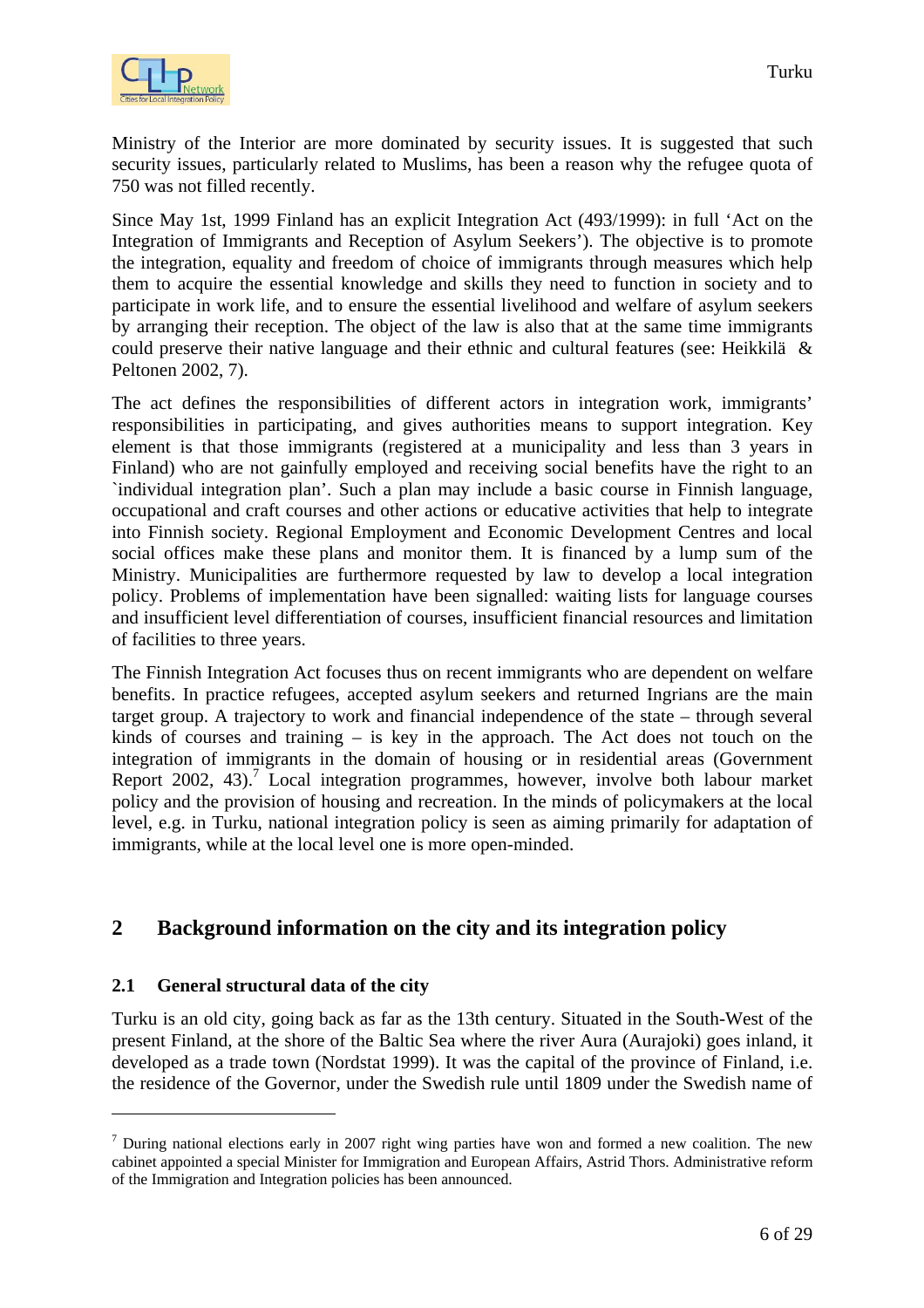

Åbo. After Russia annexed Finland in 1809 Tsar Alexander moved the capital of the new `Grand Duchy' of Finland to Helsinki in 1812. Traces of these Swedish and Russian domination are still to be found in the city.

Industrialisation in Turku began in the 18th century during the Swedish rule, particularly the ship building industry and during the 19th century, many new industries sprung up in the city (e.g. the brewing industry). The rapid industrialisation resulted in the first significant relocations from rural areas to Turku. Around 1900 Turku had about 42,000 inhabitants.

The city's profile has changed significantly in recent decades. Its population has grown to 175,354 inhabitants as of January 1st, 2007. Spatially, the city has expanded by building residential areas around the old city, particularly in the 1970s and 1980s. Economically there was also a profile shift: although ship building is still an important economic activity, there has been a major shift from manufacturing (a decrease from more than 25,000 work places in 1987 to less than 15,000 in 2004) to services (an increase from 26,000 in 1987 to 34,000 in 2004). Turku has specifically become an internationally renowned centre for bio-technical research and business. Most of the biotechnology companies in Finland are located in the Turku region. Furthermore, Turku is an important university city: its universities (University of Turku, the Polytechnic of Turku, Åbo University and the Turku School of Economics and Business Administration) together have some 35,000 students and attract also significant numbers of foreign students.

The present physical structure of the inner city is strongly determined by the great city fire of 1827 that destroyed the predominantly wooden buildings of the old city almost completely. The city was rebuilt according to a grid pattern of rectangular blocs in which the relatively broad streets should prevent raging fires. The rebuilt wooden houses have been replaced nowadays - within the grid - by buildings and blocs of stone and concrete.

This `old town' is the commercial centre of Turku and houses a mixed population of all classes, including many students. The wealthiest residents are to be found in the city centre and on the islands to the south where many new high-quality residential areas are located. The less well-off population lives in the areas east and west of the city grid. The poorest areas are located close to the municipal borders, some 5-7 kilometres from the centre. The western side of the city has a large shipyard. The Turku harbour (cargo and passenger ferry traffic) is located adjacent to the centre (southwest). To the north of the old town centre, there are vast areas of fields and forest. Turku Airport is located north of the city.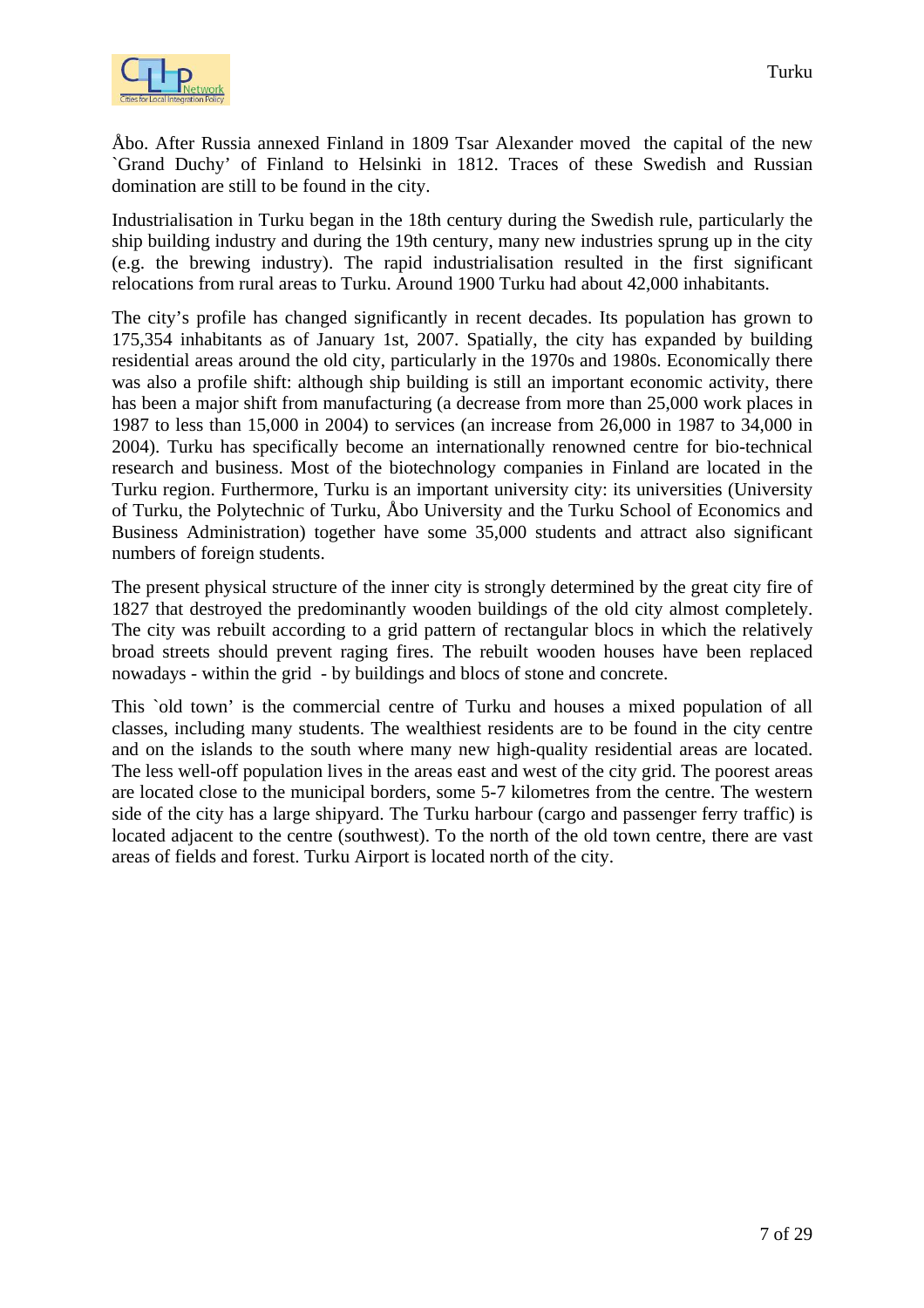



The City of Turku is part of several larger units in a multi-level system. First of all, the city is the centre of the Turku Region. The Turku Region is a strip of urban areas built from westeast and running parallel to the coastline. The city of Turku is located vertically in the middle of this strip. The length of the city area from north-south is approximately 40 kilometres due to post-war municipal mergers, while the widest part of the city (east-west) measures only 10 kilometres. The seven neighbouring municipalities of the Turku Region are small (2,000 - 24,000 residents). They are very dependent on the jobs and services available in the city of Turku. The percentage of immigrants in neighbouring municipalities is much lower than in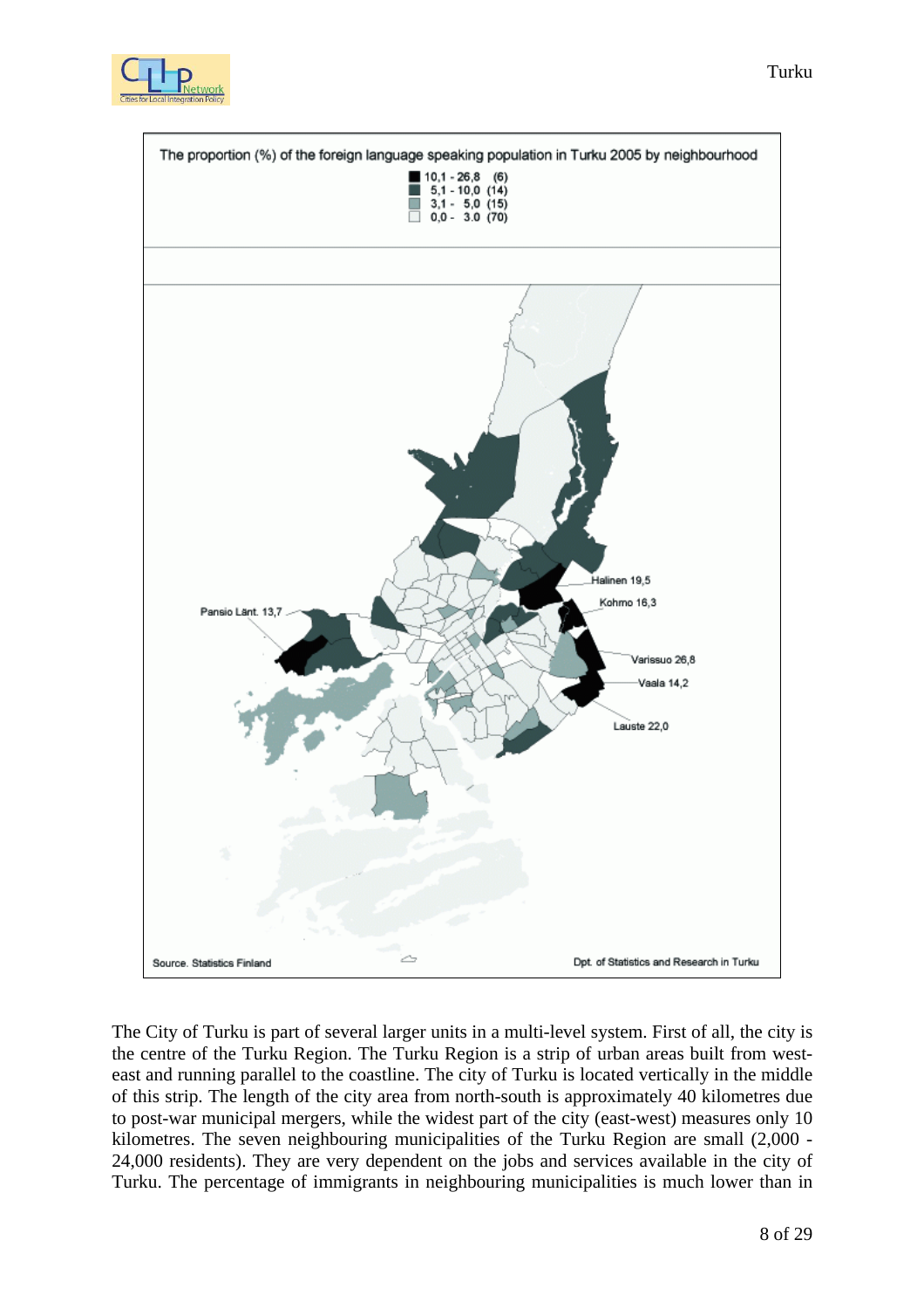<span id="page-8-0"></span>

Turku, although these neighbouring municipalities have grown more in recent decades than Turku itself.

The next level is that of the County in which 54 municipalities of the South-West region are brought together. This Regional Council is momentarily relevant, because it makes development plans, including immigration planning for the region.

#### **2.2 History of municipal migration and composition of migrant populations**

The number of immigrants in Turku was not significant until the early 1990s, but increased afterwards. The table below indicates the numbers of immigrants for which the Immigrants' Office of the city had direct responsibility: refugees and Ingrian returnees.

| Table 2. Refugees and Ingrian Returnees received by the Immigrants' Office in Turku: 1987- |       |  |  |  |
|--------------------------------------------------------------------------------------------|-------|--|--|--|
|                                                                                            | 2006. |  |  |  |

|        | Refugees | Family         | Others     |          |       |
|--------|----------|----------------|------------|----------|-------|
|        | (direct) | Reunion        | (indirect) | Ingrians | Total |
| 1987   | 50       |                |            |          | 50    |
| 1988   | 64       |                |            |          | 64    |
| 1989   | 46       |                |            |          | 46    |
| 1990   | 133      | 22             |            |          | 155   |
| 1991   | 104      | $\overline{4}$ |            |          | 108   |
| 1992   | 169      | 23             | 16         |          | 208   |
| 1993   | 114      | 38             | 37         |          | 189   |
| 1994   | 73       | 41             | 24         | 127      | 265   |
| 1995   | 85       | 36             | $70\,$     | 129      | 320   |
| 1996   | 80       | 29             | 39         | 143      | 291   |
| 1997   | 103      | 28             | 116        | 175      | 422   |
| 1998   | 127      | 40             | 272        | 149      | 594   |
| 1999   | 115      | 17             | 95         | 82       | 309   |
| 2000   | 61       | 13             | 163        | 122      | 359   |
| 2001   | 134      | 45             | 185        | 86       | 533   |
| 2002   | 81       | 49             | 185        | 63       | 378   |
| 2003   | 25       | 22             | 230        | 38       | 315   |
| 2004   | 56       | 18             | 121        | 34       | 229   |
| 2005   | 36       | 48             | 199        | 40       | 323   |
| 2006   | 40       | 47             | 220        | 38       | 345   |
| Totaal | 1696     | 520            | 2061       | 1226     | 5503  |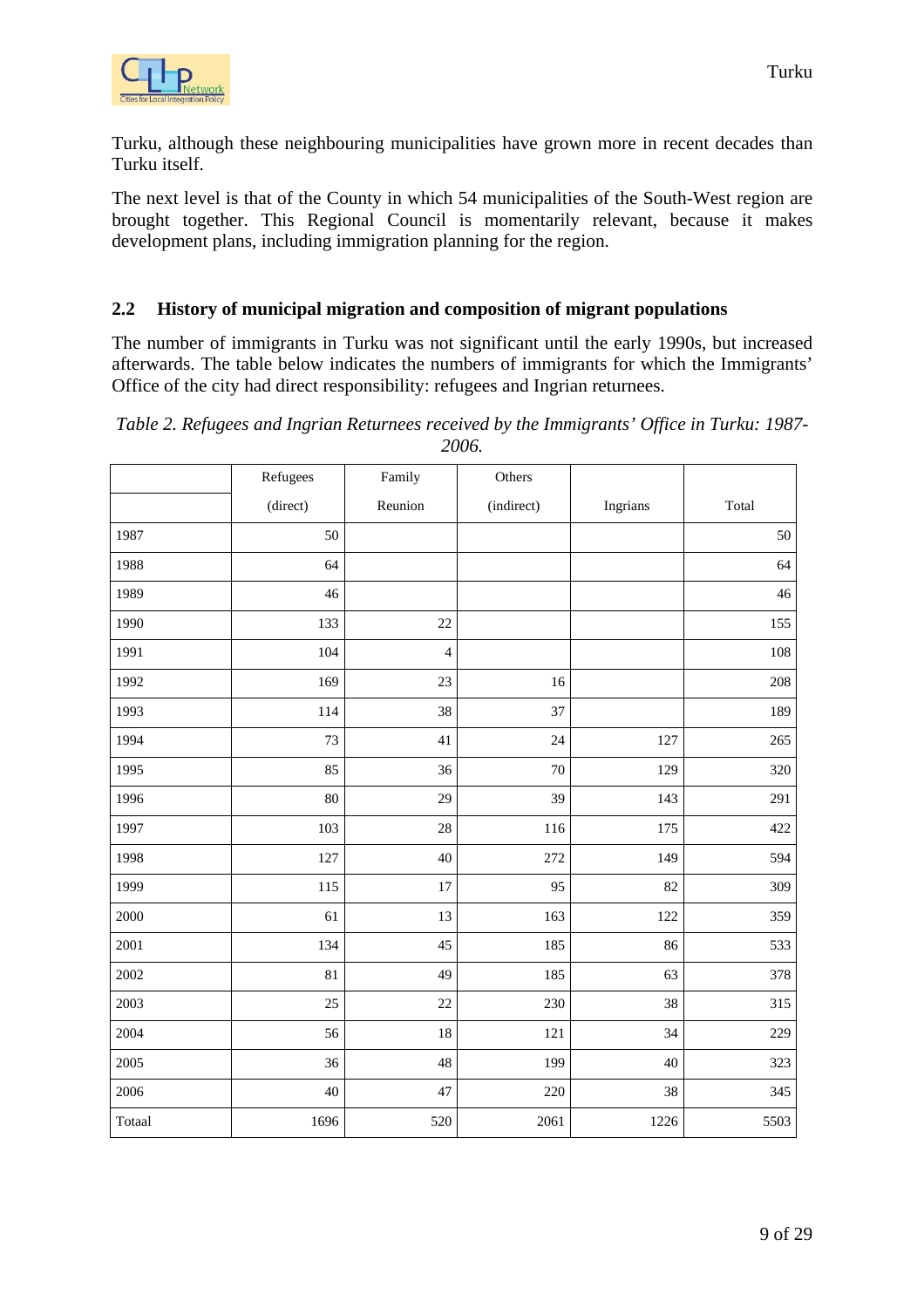

Not all of these 5,503 have stayed in Turku. On the other hand there are other categories of newcomers in Turku, such as foreign workers (in the shipyards for example), highly skilled workers (in the bio-technical industry for example) and foreign students. No exact figures for these categories are available. A figure of some 1800 foreign workers employed in some major industrial enterprises is mentioned. However, the dominant picture is that a majority of the immigrant population in Turku has some refugees/returnee background. It is also that part of the immigrant population that clearly dominates the policy field of integration and its facilities in Turku.

As stipulated by the Integration Act the municipality has special responsibilities for admitted refugees and Ingrians. Such migrants arrive by decision of the Ministry of Labour. The Immigrants' Office of the city makes personal 'integration plans' in cooperation with the Regional Employment and Economic Development Centres. The Ministry of Labour (the Regional Employment and Economic Development Centres) pays the city a lump sum for the reception services. The immigrant work within in Turku is coordinated by the city Coordinator (work, education, housing etc.).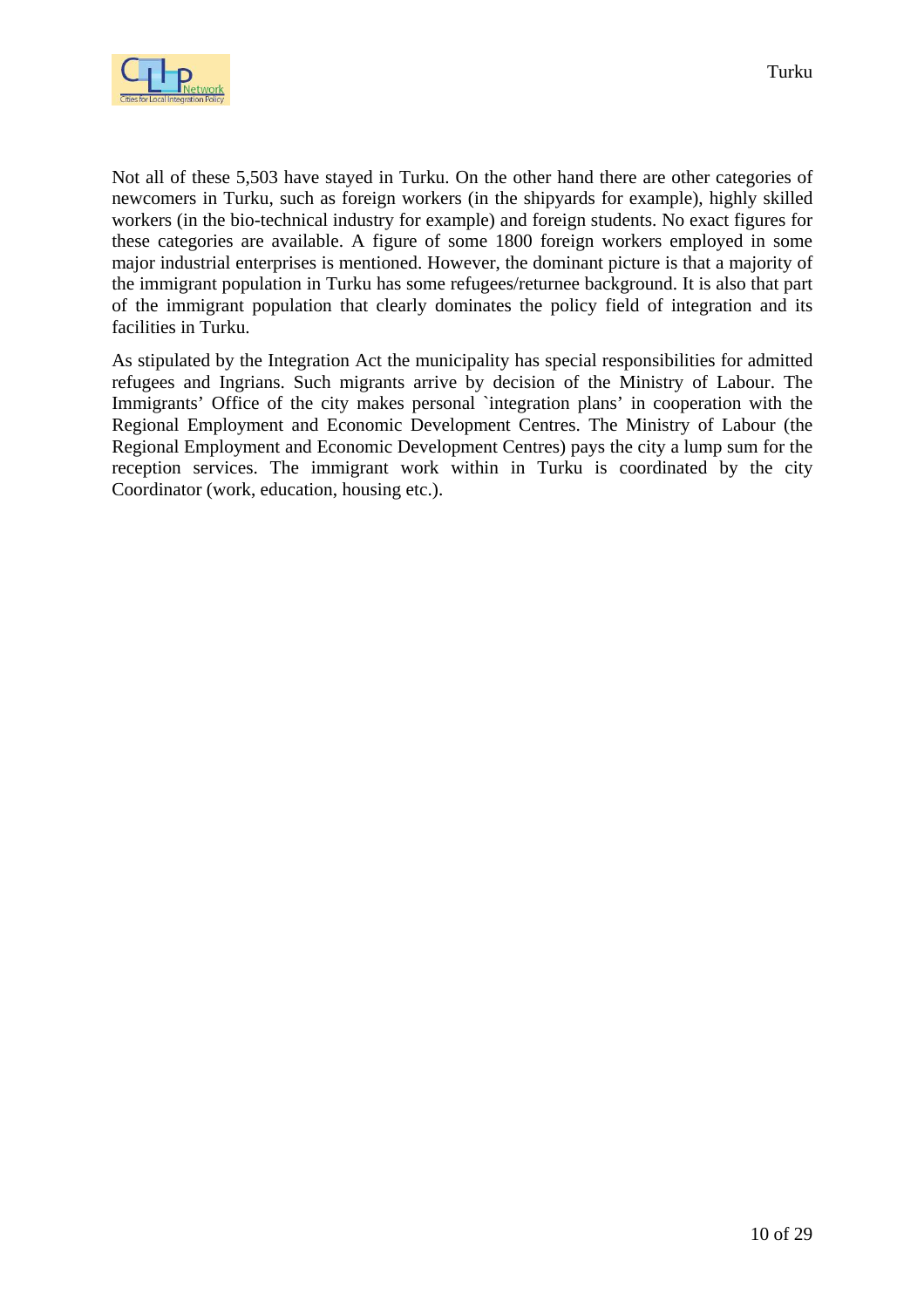

| Population in Turku 31.12.2005 | by Language |                    | by Nationality |
|--------------------------------|-------------|--------------------|----------------|
| Total                          | 174.868     |                    |                |
|                                |             |                    |                |
| Finnish                        | 155,893     |                    | 167.563        |
| Swedish                        | 9.138       |                    | 376            |
| Russian                        | 2226        |                    | 1.125          |
| Arabic                         | 1110        |                    |                |
| Albanian                       | 819         |                    |                |
| Kurdish                        | 797         |                    |                |
| Estonian                       | 619         |                    | 730            |
| Somali                         | 455         |                    | 285            |
| Vietnamese                     | 436         |                    | 102            |
| English                        | 384         |                    | 130            |
| Chinese                        | 304         |                    | 239            |
| Persian                        | 286         | Iran               | 592            |
| Serbo-Croatian                 | 204         |                    |                |
| Spanish                        | 190         |                    |                |
| German                         | 169         |                    |                |
| Turkish                        | 150         |                    |                |
| French                         | 137         |                    |                |
| Bosnian                        | 130         | Bosnia-Herzegovina | 222            |
| <b>Total Non-Finnish</b>       | 18.975      |                    | 7.305          |
|                                | 10,90%      |                    | 4,20%          |

*Table 3 Population of Turku by first language and nationality as per January 1st, 2006.* 

As in the case of Finland as a whole, the immigrant population can statistically be described in several ways. If we take the criterion of nationality 4,2 % of the Turku population is `alien' as of January 1st, 2006. When using `Immigrant Background' (based on country of birth outside Finland) the percentage rises to 6 %. This means that Turku as a city has twice as much immigrants as the national average. (Turku has the fourth largest proportion of immigrants in Finnish cities, after Helsinki, Espoo and Vantaa.) If the criterion of first language is used, 10,9 % of all inhabitants of Turku have another language than Finnish as their `mother-tongue'. The dominant group, however, are 9.138 inhabitants who speak Swedish as the mother tongue; most of them are natives as is suggested by the low number of Swedish nationals. Non-Swedish/non-Finnish speaking make up 5,6 %.Notwithstanding the relative short history of immigration there are a significant number of immigrant organisations. The website of the City (www.turku.fi) lists 52 `registered multicultural and immigrant organisations'. Comments from participants indicate that not all of them are active and that the number of individuals carrying these associations and doing their representation in the city community is relatively low. In 2006, an umbrella organisation was founded: SONDIP. It has ten member organisations. SONDIP received significant financial support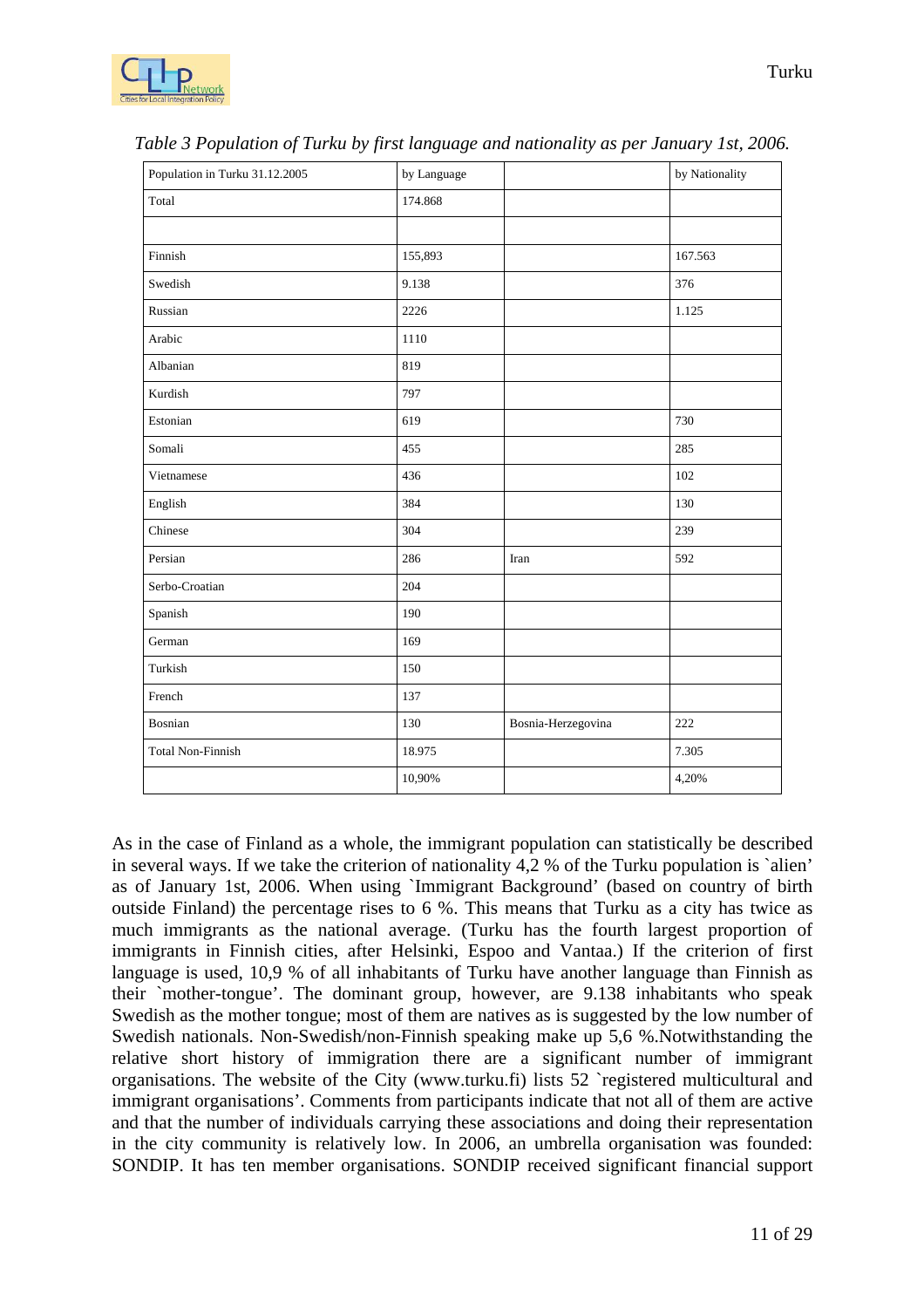<span id="page-11-0"></span>

from the National Lottery and intends develop space and facilities for its member organisations.

The attitude of the city towards immigrant organisations is in principle positive. There is an International Meeting Point, which is part of the Cultural Centre (Kulttuurikeskus) of the city of Turku, that has close contacts with local immigrant associations. Staff at the meeting point help immigrants to organise their activities, find places for them and assist them in search for finance (www.turku.fi; Martikainen 2004, 245). Although there have been increasing contacts between city officials and SONDIP, the city does not (yet) have a clear strategy to engage or consult immigrant organisations in the formation and implementation of (integration) policies.

#### **2.3 Municipal migration and integration – history and policy**

Although Turku received refugees from 1987 on and Ingrians since 1994 (see table 2), the first policy document, the City of Turku immigrant integration programme, was approved by the City Council only on 19 November 2001. Since this programme (required by the national Integration Act) did not include concrete measures, the council nominated four working groups on

- Immigrant children and youth:
- Training and employment;
- Collecting information, and
- Housing.

 $\overline{a}$ 

The reports, delivered in 2003, included all measures that had to be implemented by the various departments of the city that carried responsibility for that particular topic.<sup>8</sup>

The final report of the working group on Immigrant housing was approved by the City Council on 5 August 2003. That report investigated – as a first housing survey – the location of immigrants in different parts of the city and suburbs, their apartments and their quality. The Working Group on Housing received a new commission to revise integration policies by a decision of the mayor of 21-6-2006. It should investigate

- 1. the conditions and problems in immigrant areas;
- 2. find measures to alleviate the problems, and
- 3. establish possible methods of restricting the future growth of immigrant areas (paying special attention to rented apartments owned by the city).

<span id="page-11-1"></span><sup>&</sup>lt;sup>8</sup> The development of the local housing policy in Turku has also involved examining immigrant housing (interior of the property, privacy, possibilities for creating a living environment that reflects one's own culture, and housing problems arising from cultural differences). As a case study, Turku has investigated the situation of six immigrant homes. A copy of the research is available (in Finnish):

Jukka Paaso ja Karoliina Kokko, Maahanmuuttajien asuminen Turussa, Turun kaupunki 2003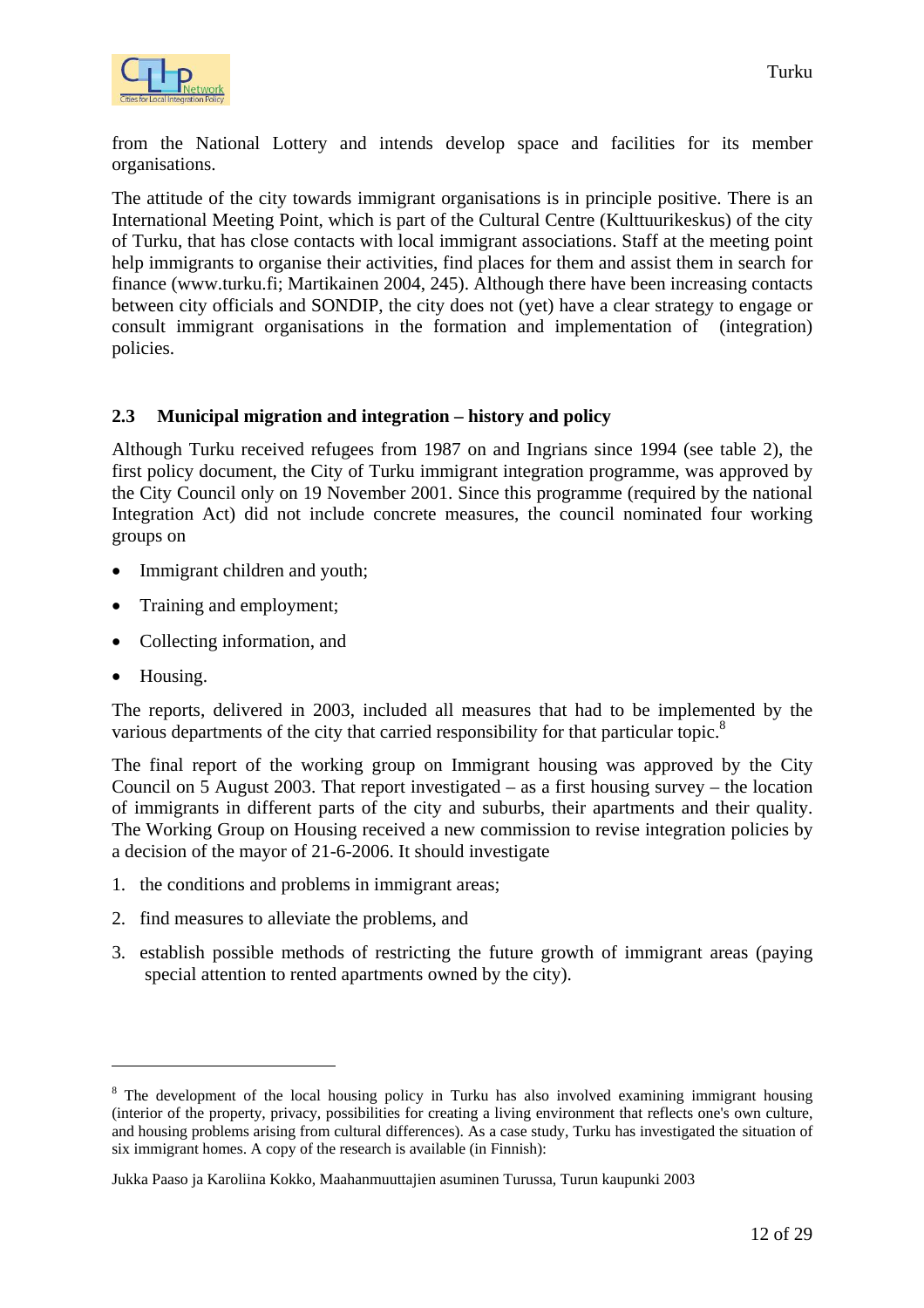

|              | <b>Total Population</b> | Residents with a immigrant<br>background | %  |
|--------------|-------------------------|------------------------------------------|----|
| Varissuo     | 8.775                   | 2.351                                    | 27 |
| Lauste       | 3.257                   | 717                                      | 22 |
| Halinen      | 3.499                   | 684                                      | 20 |
| Kohmo        | 1.199                   | 195                                      | 16 |
| Vaala        | 952                     | 135                                      | 14 |
| Pansio Länt. | 888                     | 122                                      | 14 |

*Table 4. Highest concentrations of immigrants in 36 quarters of Turku, as of January 1st, 2006.* 

The new report of the Working Group on Housing indicates that the growth of immigrant areas has been largely ignored over the past three years. The situation at the end of 2005 showed a significant concentration of immigrants (measured by the first language criterion): while the average for (36 quarters of) the city was 6%, six quarters had a percentage above 10 %. These six neighbourhoods house 22,6 % of all Turku residents with an immigrant background. Such concentration of immigrants in quarters goes hand in hand with very high unemployment. "Comprehensive analysis of the inhabitant structure of Varissuo, Lauste and Halinen shows that there are many preconditions for concentrated marginalisation and unwanted local differentiation" (English excerpt of the report, p. 2). In general, the diagnosis of the report is that "(I)mmigrant areas as such do not constitute a problem. The problems are caused by unemployment, social isolation and marginalisation and also by concentrations of native Finns with multiple problems in the same areas". Reference is made to `the vicious circle of urban decay'. The conclusion from this analysis, however, is that "the immigrant areas that have developed in Turku cannot be broken up. We must approach the issue from the viewpoint of attempting to keep the growth of these areas in check and prevent the problems that are likely to develop in these areas" (Ibidem, p. 6).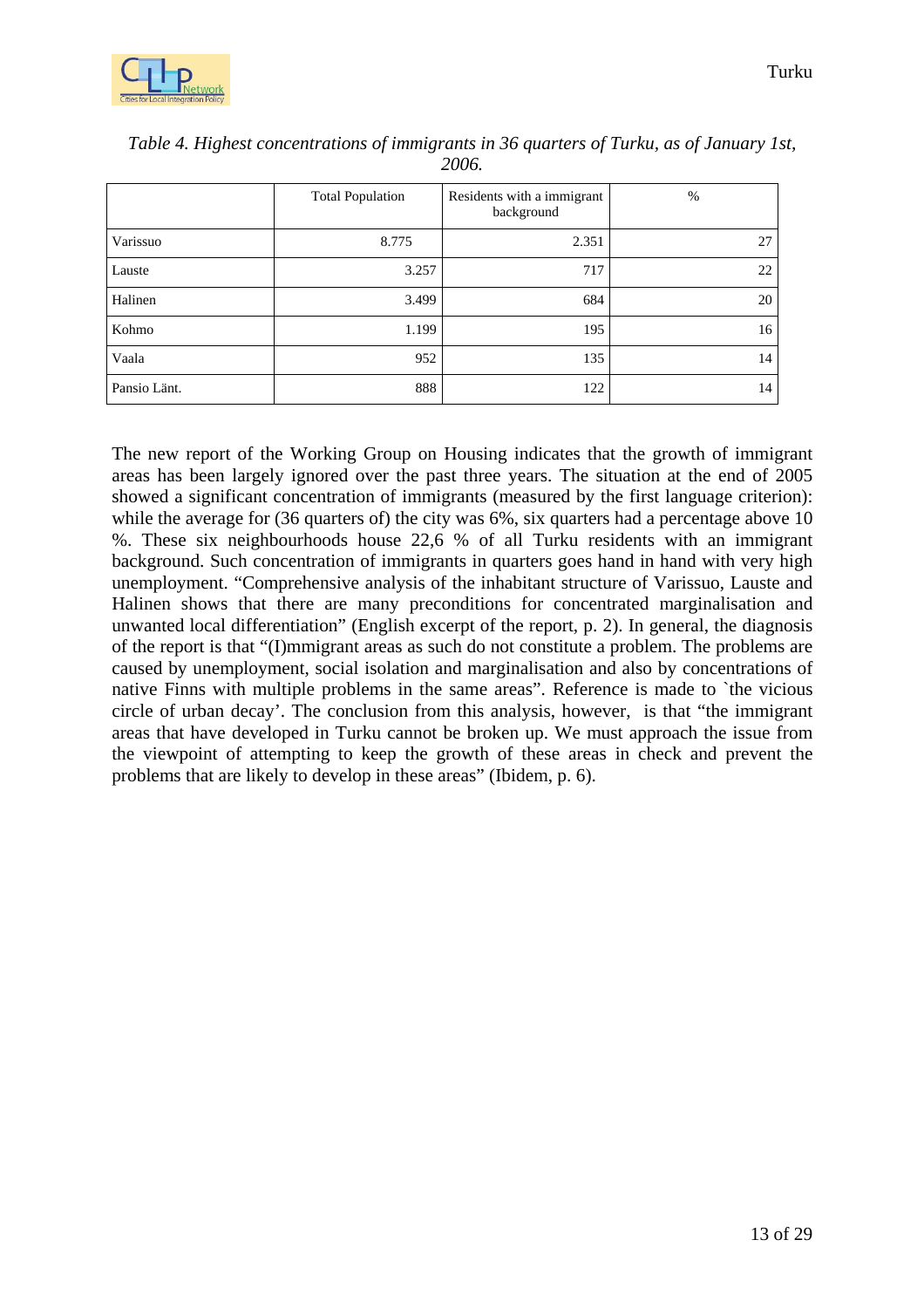



View on the `center' of Lauste, a suburb at a distance of 7 kilometers from the center of Turku. The building in front houses a supermarket, a café and a small convenience store. Apartment blocks in the background, situated in a landscape of woods.

The report comes up with a number of proposals. The first series of proposals regard particularly the Environmental and City Development Department that is asked, among other things, to closely monitor development in immigrant areas, to include `social impact assessment' and local service networks in drafting new plans, to pay special attention to housing of immigrants, when a common housing and land use programme is made for the Turku region or when the city itself increases its housing production. A second series of proposals pertains to alleviating and preventing problems in immigrant areas and suggests, among other things, to monitor local services to immigrants, to improve the physical environment for a better local service network, to consider special needs of immigrants e.g. apartment size, when renovating housing stock, to secure `continuous social management' (housing advisor services) and increase immigrants' participation in this (among others by including rental subsidies for immigrants' clubs).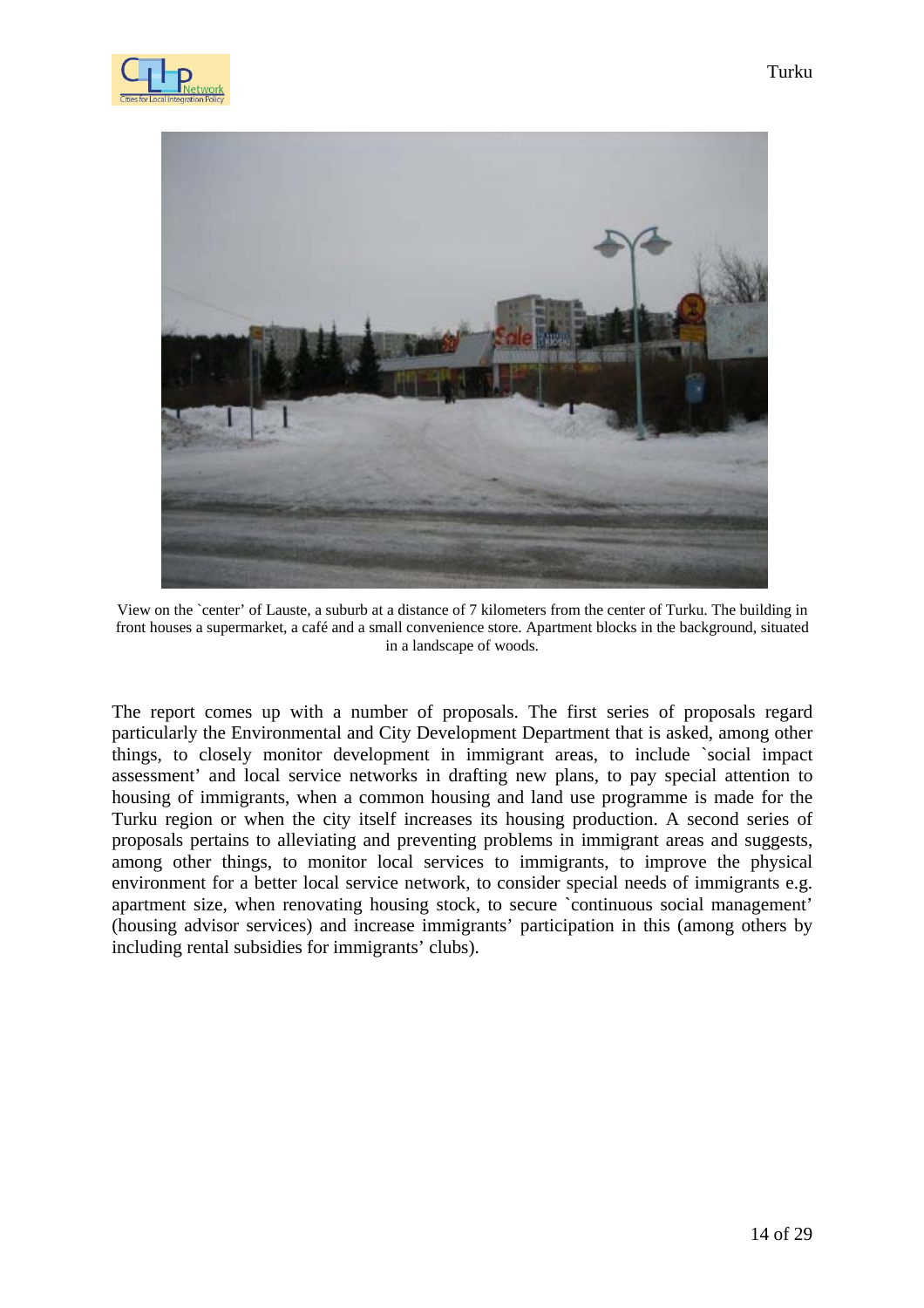



View on the center of Varissuo that is built over the main road from Turku to Varissuo, at a distance of some 7 kilometers from the center of Turku. In the building to the right are a supermarket, a café and some small fast food restaurants. In the middle is a high rise apartment block; in the back to the left is the public library.

The report proposes to concentrate on four neighbourhoods with the highest concentrations: Varissuo, Lauste, Halinen and Kohmo. All four are located east of the centre of Turku and have been part of an earlier programme for improvement: the 2002-2006 "Objective 2" programme (co funded by EU structural funds). The selection for that programme was based on the high unemployment and level of poverty, among other factors. For example, in 1996- 97, the Varissuo, Lauste and Halinen neighbourhoods each had an unemployment rate of approximately 29 %, many of them were long-term unemployed individuals. Between 17-34 % of the neighbourhood population received low-income benefits (data for 1997). In 1999, the proportion of foreign population was 13% in Varissuo, 15.6% in Lauste and 10.9% in Halinen.<sup>9</sup>

The suburbs of West Turku have also been considered problematic due to social problems and occasional conflicts, but apparently to a lesser extent as the four neighbourhoods in the East. A working group has examined the state of the western neighbourhoods. It produced a report on the issue in 2006. The report includes recommendations for the development of the area.

As to the organisation of policies within Turku: the city's integration programme is prepared (bi-annually) by the Public Services Department of the Turku administration, specifically the management team for services for foreigners. The coordinator, Regina Ruohonen, prepares

 $\overline{a}$ 

<span id="page-14-0"></span><sup>&</sup>lt;sup>9</sup> Unemployment figures in Finland and Turku have decreased since then.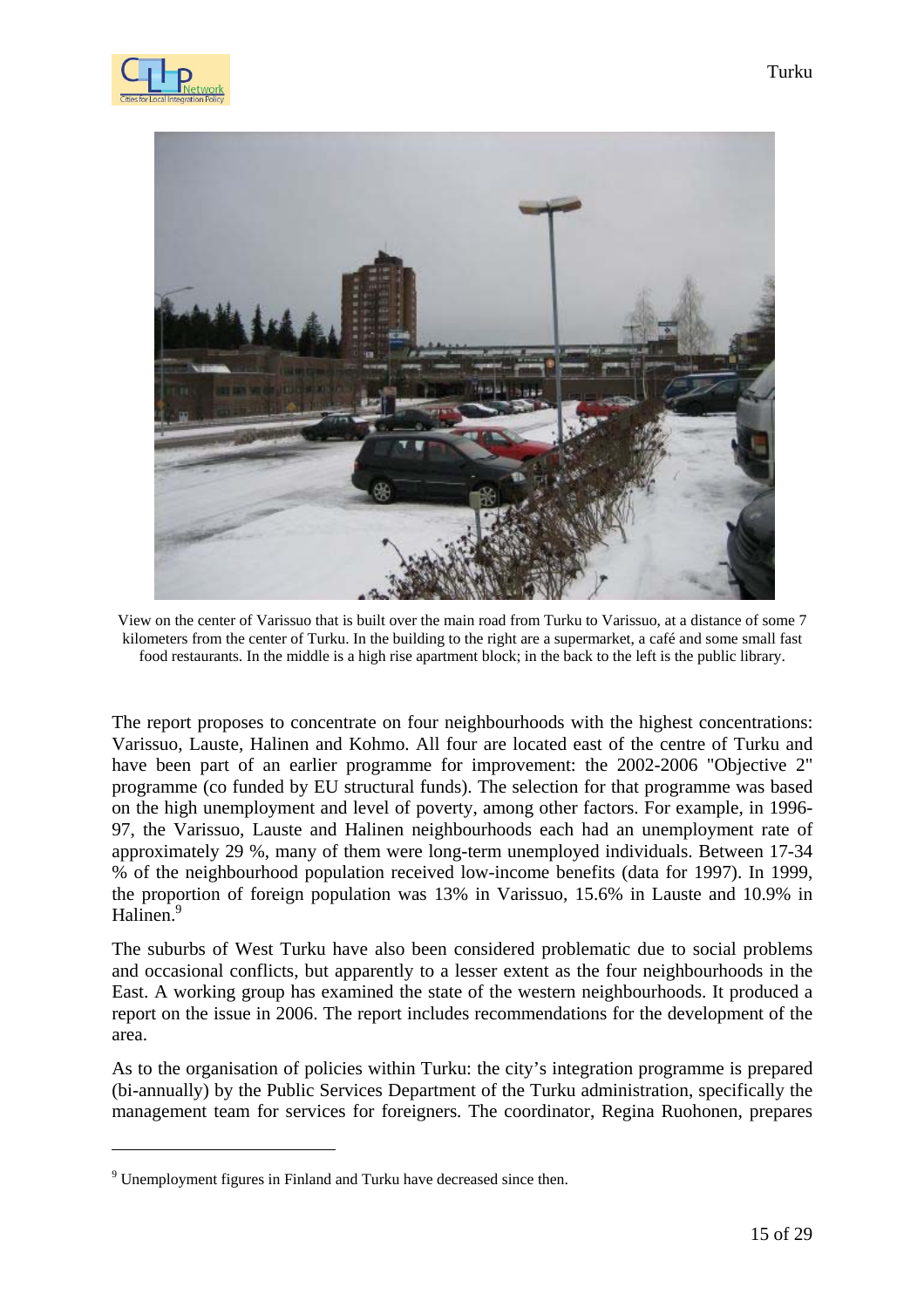<span id="page-15-0"></span>and presents draft materials to the management team. Planning architect, Jukka Paaso (Department of Environmental and City Planning) acts as the expert for planning (e.g. suburban renewal), housing architecture and immigrant housing matters. The Turku City Council approves the integration programmes. Currently, the third integration programme is drafted and ready for discussion in the City Council.

The City of Turku Housing and Land Use Programme 2006-2010 (adopted by the City Council on 10 April 2006) includes a section on immigrant and multicultural housing (point 3.5: Minority Housing). The Programme calls for increased regional cooperation in relation to housing questions of immigrants and special groups. In more detail, attention is drawn to the practical issues of housing and integration of immigrants, such as overcrowded houses and the concentration of immigrants in a few neighbourhoods. The Programme calls for an increase of larger apartments and allocation of flats to immigrants in a planned manner in order not to increase concentrations or create new ones. Housing of immigrants should be linked to overall planning, aiming at a social balance. Cultural factors, activation, communication with local population and adequate service provision have to be taken into account, the Programme notes.

Although there is structural cooperation between the Public Services Department and the Department of Environmental and City Planning, interviews suggested also some tension between the two, which seem to stem from the basically different perspectives, tasks and instruments.

#### **2.4 Inter-city cooperation**

 $\overline{a}$ 

There are two relevant levels of cooperation (or non-cooperation). The first one is with the seven neighbouring municipalities of the city that form together the Turku Region. This cooperation is problematic for structural reasons: because local (income based) tax in Finland is the major source of income for municipalities, Turku's neighbouring municipalities prefer (and are able) to attract high income inhabitants (among others by building attractive and more expensive houses). The city of Turku provides the jobs and services for the region and furthermore it houses much more low income inhabitants that pay less tax. Land use regulations, on the other hand, are bound to municipal borders, which gives Turku no special influence in regional development plans. The resulting uneven burden for Turku is much discussed, but not easily changed. However, Turku and the seven neighbouring municipalities are currently negotiating the development of an inter-municipality cooperation. This action is based on a new Draft Bill on Land Use that could change the balance in the future.<sup>10</sup>

At a different level, namely that of the Finnish cities with the largest proportion of immigrants, incidental meetings have started on the level of coordinators of integration programmes, with the aim to pressure the national government towards more facilities and finances for immigrant reception and integration. However, no concrete results can be reported yet.

<span id="page-15-1"></span><sup>&</sup>lt;sup>10</sup> The city of Turku itself also tries to attract well-to-do inhabitants. The southern islands (Hirvensalo and Satava) are the main areas for new developments. The hope is that these islands will be occupied by good tax payers. This will accentuate the internal differentiation in the city.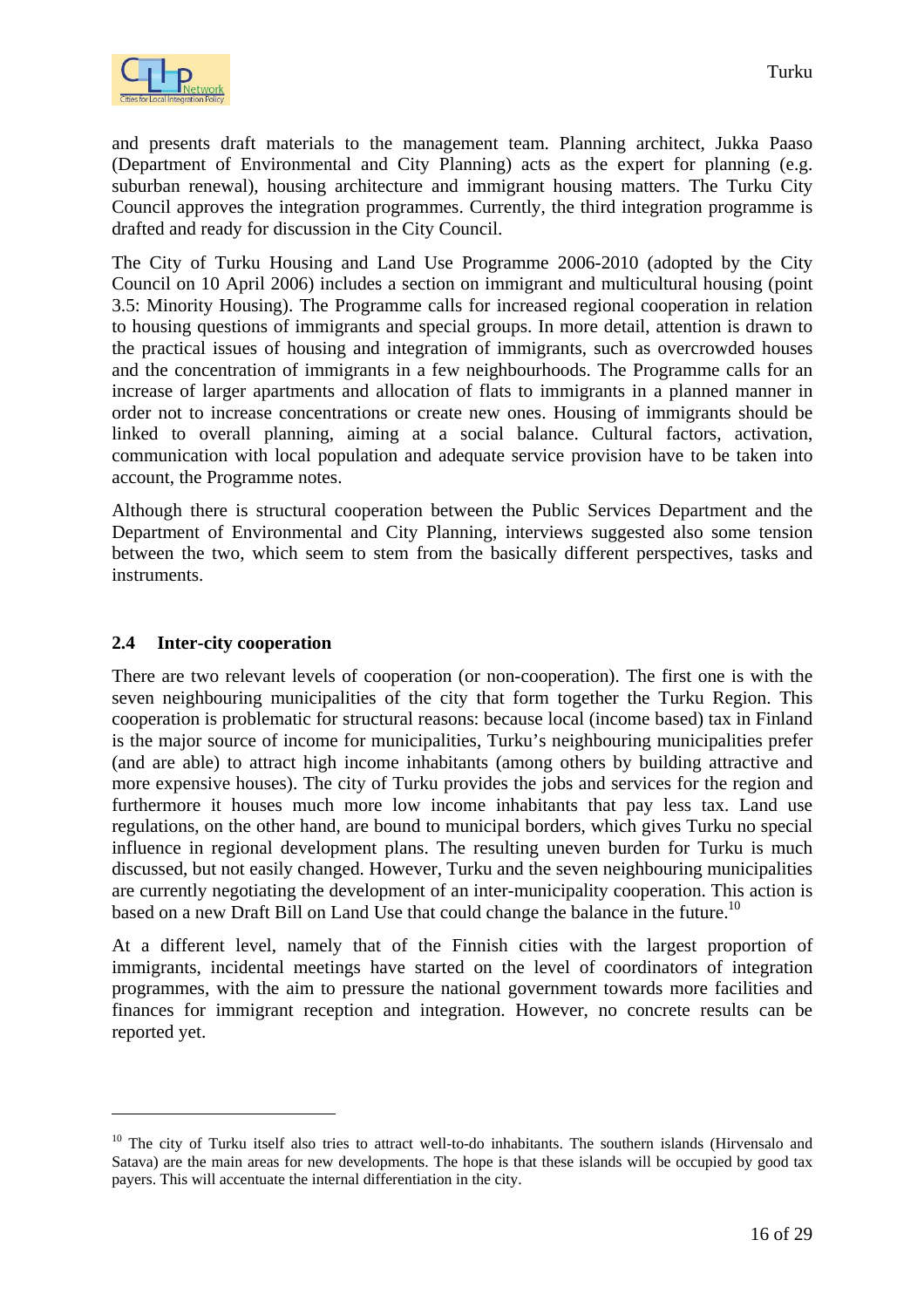## <span id="page-16-0"></span>**3 Housing situation of the city**

#### **3.1 Housing stock and housing market in general**

The general picture of housing in Finland in terms of ownership/tenancy (Domansky et al. 2006, 54) is: 40 % owns the house without a mortgage; 27 % owns with a mortgage; 14 % rents from a private landlord and 17 % rents social housing. The situation in Turku, however, is significantly different. The city provides the following overview:

| Dwellings total                                                          | 102.304 | 100 % |
|--------------------------------------------------------------------------|---------|-------|
| 1) Inhabitant owns the house                                             | 10.103  | 9,9   |
| 2) Owner of apartment                                                    | 38.091  | 37,2  |
| 3) Rental housing with ARAVA and<br>interest support loans <sup>11</sup> | 20.203  | 19,7  |
| 4) Other rental dwelling                                                 | 23.071  | 22,6  |
| 5) Right of Occupancy <sup>12</sup>                                      | 1.940   | 1,9   |
| 6) Other tenure status or not known                                      | 8.896   | 8,7   |

*Table 5. Housing stock in Turku as of 1-1-2006 according to tenure status:* 

Data from the Department of Environmental Affairs, City of Turku.

The proportion in Turku that owns (at least part of) the house (categories 1 and 2) is 47,1 percent. Rental houses comprise 52,9 % of the total.

Rented accommodation, some 54,110 dwellings, is for 80 % in the hands of private market agents: housing constructors, foundations, insurance companies, banks, and private owners. Among the larger ones are Housing Corporations that operate on the national market (and do not have special relations with the city). There are also some 7000 residential places for students of which the Turku Student Village Association has 6700. Another important owner is the Turku and Kaarina Evangelical Lutheran Parish Union that owns 900 rental properties.

About 11,000 (i.e. some 20 %) of the rental dwellings are in the hand of two city-related housings corporations: TVT Asunnot Oy and Kiinteistö Oy Lehtolaakso TVT.<sup>13</sup> The city

<span id="page-16-1"></span><sup>&</sup>lt;sup>11</sup> ARAVA refers to rental houses that have been built with support of the National Government (a National Law). Particular in (former) times when interest rates were high, this was a way of building relatively cheap, because the government financed a large part of the interest on loans for building. Rents should be `non-profit', but using the ARAVA-facilities was not restricted (to municipal social housing agencies). Since interest rates dropped this way of building is not interesting any more for municipalities.

<span id="page-16-2"></span><sup>&</sup>lt;sup>12</sup> See www.turku.fi: You pay 15-30 % of the value of the property and a charge for use (basically `rent'). It is safe housing for the tenant/buyer, but there are waiting lists.

<span id="page-16-3"></span><sup>&</sup>lt;sup>13</sup> TVT means Turku Rental Houses. The city of Turku applied a policy in the mid-1990 to merge a number of housing corporations into two organisations and at the same time bring some 3000 houses owned directly by the city into these two housing corporations. The fact that there are two housing corporations has legal grounds: because of the special regulations applying for ARAVA-built houses, these have been brought under TVT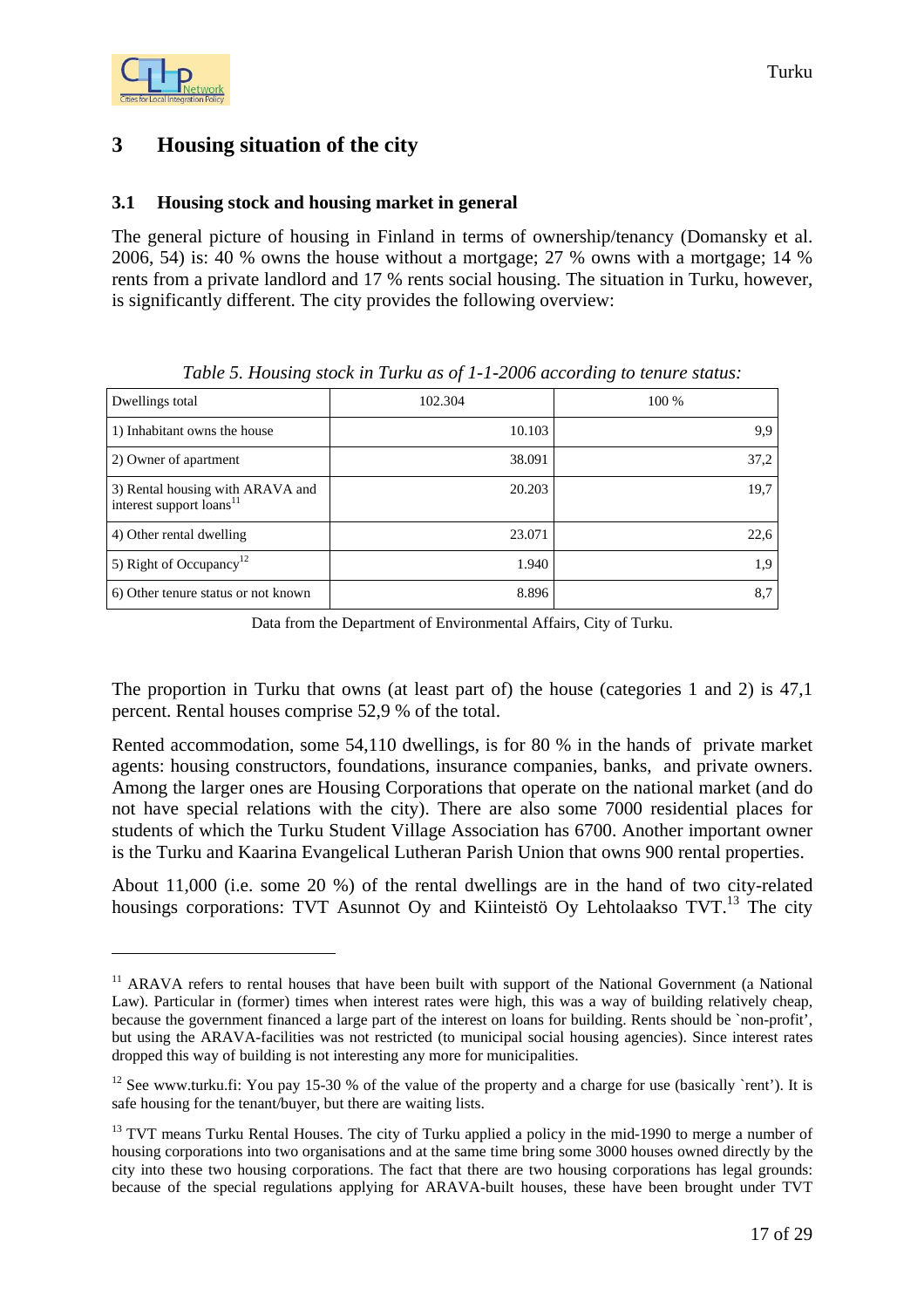<span id="page-17-0"></span>

owns all shares of the two corporations. Although they are legally independent, they are under strict direction of the city. They are obliged to invest in social housing and implement it for the city. The city also gives loans to these corporations for investment in building new houses. Most of their rental units (80 %) are located in apartment blocks, most of them built since the 1960s. During the last ten years they have built some 2.000 new units in Turku, mostly apartment blocks again. Building activity is at a low level at the moment, partly because (formerly attractive) national regulations for support have been changed recently.

This general picture of the structure of the housing market means actually that a large part of the market is difficult to influence directly by municipal policy, particularly with a view to housing immigrants, namely the owner/inhabitant part, plus 80 % of the market for rental houses. There are also no signs that municipal policies have tried to intervene in this private part of the housing market in favour of immigrants (with the exception of Lauste: see later). As far as immigrants operate on that part of the market, they apparently have to do so under the same conditions as anyone else. The mirror picture is that immigrants, and particularly the socio-economically vulnerable among them, are (to be) cared for by two city owned housing corporations that have some 10 % of all houses at their disposal to do so.<sup>[14](#page-17-1)</sup>

Housing policies – and rental housing in particular – have had a key role in building the Finnish welfare state and its social policy. Building of rental properties has been promoted for a long time by national regulations, that stimulated large scale, quick and cheap building. In Turku this has found its manifestation in the large new suburbs in the East and the West, built from the early 1960s on. The combination of that large scale building in the recent decades with a relatively slow population growth in recent years results remarkably on the one hand in an absence of absolute shortage, and even in empty rental properties. The relatively small size of the units and the cheap building, on the other hand, lead to constant renewal and refurbishment efforts. In particular, there is a shortage of spacious, affordable rental properties for large immigrant families.

#### **3.2 Spatial concentration and housing situation of residents with migration background**

In the general diagnosis of the city of Turku, social problems are concentrated along the eastern and western edges of the suburban zone. That was the case already before immigration became significant. Both areas, but particularly the eastern part, also have received a large number of immigrants during the last decade (the top four of table 4 are all in the eastern part). The main reason for this is that most rental properties of the two housing corporations of the city are in these locations, combined with the fact that these two corporations have the responsibility to house immigrants, while the free market is apparently less accessible for most of these immigrants, particularly the vulnerable ones.

Asunnot Oy. All other rental houses are brought under Kiinteistö Oy Lehtolaakso. The director of both corporations is the same person.

<span id="page-17-1"></span><sup>&</sup>lt;sup>14</sup> The term `social housing' has thus two different meanings in Turku: on the one hand the narrow definition of the sector in which the city has a direct say (i.e. the 10 % in the hands of the two housing corporations) and on the other hand the broader sector that includes all ARAVA-built houses that is governed by national regulations for rent-setting etc.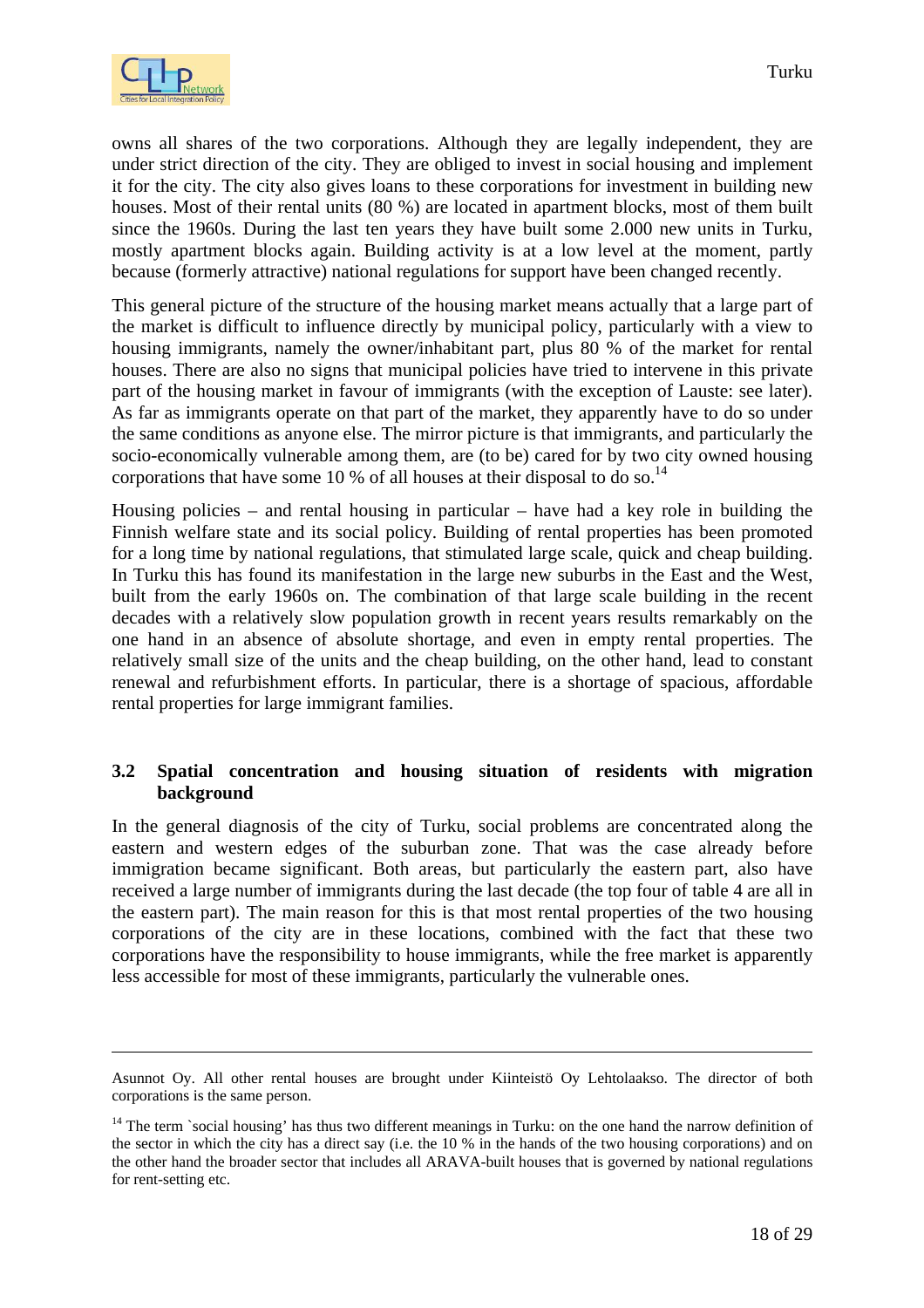<span id="page-18-0"></span>

The examples of Varissuo and particularly the Lauste neighbourhood can illustrate this historical and institutional logic. In both areas, the proportion of rental properties of the two housing corporations of the city was approximately 40%. These two neighbourhoods (together with Runosmäki in the western part of Turku) were under suburban renewal from 1995-1999, i.e. the renewal started before the major influx of immigrants. Three rental apartment blocks in Varissuo (all part of the same complex) were subject to the first project in the city to stop a spiralling decline. The estate and buildings were planned first; then the buildings were refurbished and the problems in the complex (antisocial behaviour by alcoholics, crime etc.) decreased.

After the project, housing advisors were instated for the Varissuo and Halinen neighbourhoods. This advisory service has revealed conflicts between the native-born population and immigrants. The advisor has acted as a mediator. The integration programme (measures on immigrant population concentrations) that is currently being prepared will involve examining conflicts related to immigrant housing and seeking solutions to alleviate and resolve these problems.

Apparently an exception to the institutional logic described above is the case of the eastern side of the Lauste neighbourhood. There some privately owned apartment blocks had become occupied by a large number of immigrants. The owners have abused the market to make maximum gains by renting entire apartment blocks to immigrants. The social conditions in the buildings became unsettled and the physical structure deteriorated. Although its judicial means and other measures available were limited, the City of Turku decided to improve the situation. The buildings have changed ownership, and the new owner has refurbished the buildings and apartments. Consequently, the living conditions have improved. This exceptional case has made the city aware that it is often difficult to influence the private housing market in order to improve the living conditions for immigrants.

#### **3.3 Accessibility of the housing market system for migrants and minorities**

The Government Report (2002, 43 ff) on the Integration Act describes the key characteristics of access to housing of (special categories of) immigrants in Finland: "The manner in which persons moving to Finland arrange their first housing depends on the grounds for arriving in Finland. The reception and housing arrangements of refugees and of asylum seekers granted residence permits, as well as of the families of such persons, are the responsibility of the local authorities that have entered into a reception agreement. (..) On receiving a residence permit, returnees from the territory of the former Soviet Union and their families are entitled to move to Finland and to choose their place of residence. In practice, however, a procedure has been agreed whereby the residence permit is stamped in the applicant's passport only after the person concerned has secured access to housing in Finland. (..) Persons moving to Finland on other grounds, such as work or to join their families, must procure housing independently. They may be assisted in doing so by relatives, acquaintances or an employer".

The procedure outlined above is applicable in Turku for these categories of immigrants of table 2. It guarantees them access, be it in the special niche of the municipal controlled social housing. In the case of Turku the procedure is as follows: the Immigrants' Office of the city sends immigrants to the city controlled Housing Corporations that have an obligation to house them. Their needs (size) and preferences (areas) are registered and an offer is made from the matching available houses.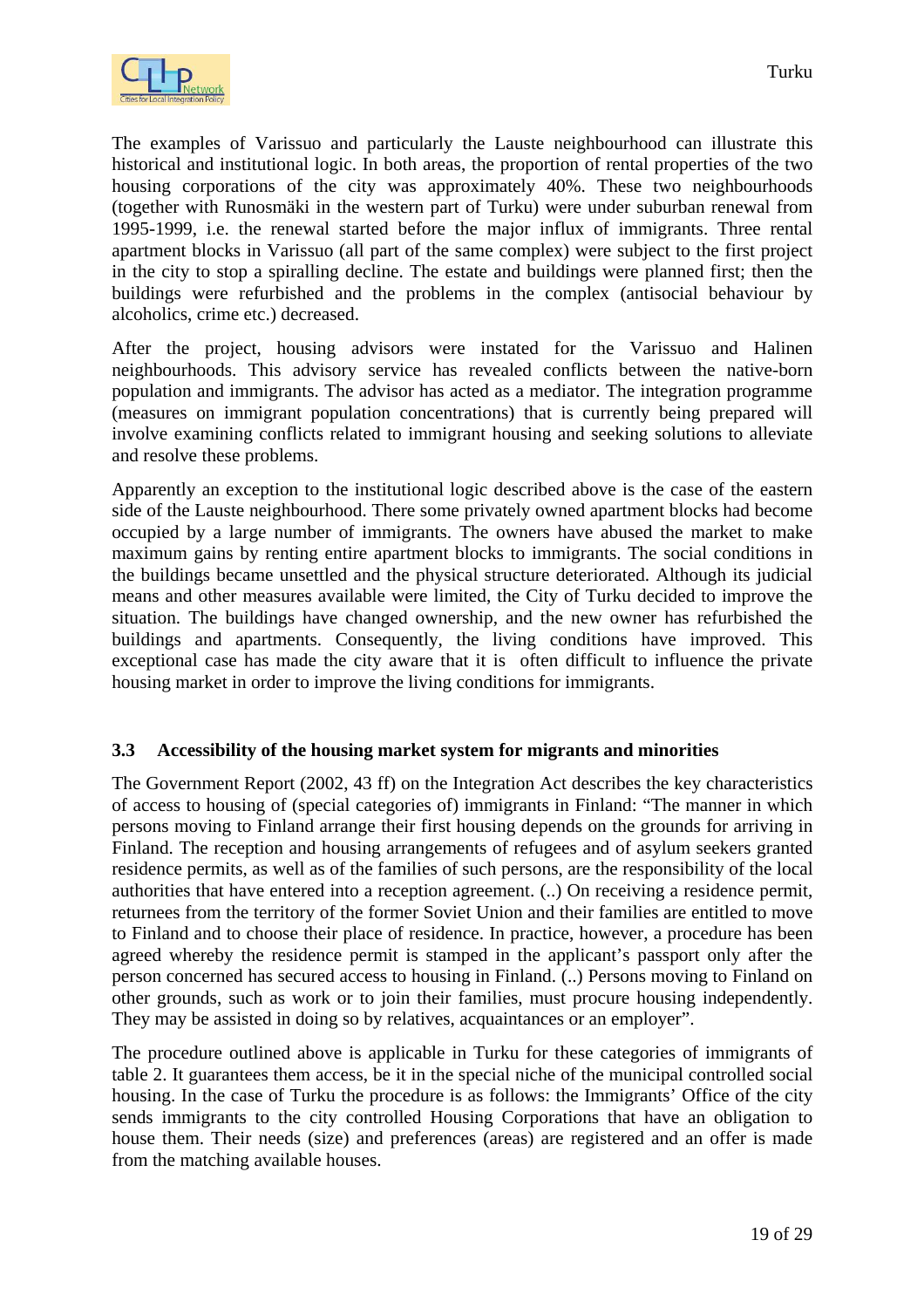

Apart from this special task for immigrants with reception agreement, the two city controlled housing corporations implement a broader task for the population of Turku in general. They allocate properties to the native-born population and immigrant population in principle on the same grounds. Applicants that live in Turku have priority. The procedure is essentially based on registration of needs of the applicant (size), affordable rent level and preferences for certain areas. The two housing corporations offer the best match from the available empty stock.

There are no detailed guidelines on how to implement these principles. Discussions with the TVT representative indicate the following practices in the case of immigrants.

- 1. First, the actual need for accommodations is established. If the current rental property is too small for a large immigrant family, the need for a bigger property is established and a bigger property is allocated to the applicant, provided that one is available in the city.
- 2. If a large immigrant family applies for a city-owned terraced house or single dwelling, the application may be rejected on the grounds that social services would not agree to (the required level of) financial assistance in the form of rent subsidy.
- 3. The allocation of public housing in the city involves long queues (many applicants), particularly for the larger, better equipped and better situated parts of the rental stock.

It is relevant to know – as background to above-mentioned point 2 - that low-income households may apply for housing assistance (a kind of rent subsidy) in Finland (www.turku.fi). "The allowance covers 80% of reasonable housing costs exceeding a deductible, the rates of which the Government sets annually". So households can qualify.. if their housing expenses are unreasonably high compared with the households combined income. These are general and national regulations that apply independently from whom one rents a house.

One can conclude that accessibility – first entry - of the city-controlled part of the rental market (10 % of all houses; 20 % of rental houses) is guaranteed for immigrants with reception agreement. For other low-income immigrants it seems relatively open and transparent as is clear from the fact that part of immigrants have entered the system, independently from the 'reception with agreement' procedure. This is, among others, the case for some 100 temporary migrant workers of the Ship Yard of Turku. However, upward mobility (improving rental housing) within that part of the market is dependent on rules that are equal for immigrants and non-immigrants. Moving up the quality ladder is dependent on the time length of registration on waiting lists and the turn over of rental houses. As to the first: immigrants are obviously latecomers, thus low on waiting lists. As to the second: the turnover of rental houses of the two city owned Housing Corporations is high indeed – some 250 rental properties per month, i.e. between 20-25 % of the total property on an annual basis – but the turnover is predominantly in the lower quality part of the stock. This results in the following basic characteristics of immigrants within this part, given by the Housing Corporations themselves: "Immigrants are few in the centre of the city (better quality rentals), nearly all of them live in the new outlays of the city, and they occupy below average quality housing".

There is no systematic information how the rest of the housing market in Turku (i.e. 90 %) actually functions in relation to immigrants. Special categories like high skilled and high income immigrants, and students apparently do find their way in special parts of the market. However, there is a general appreciation (given during interviews) that most immigrants are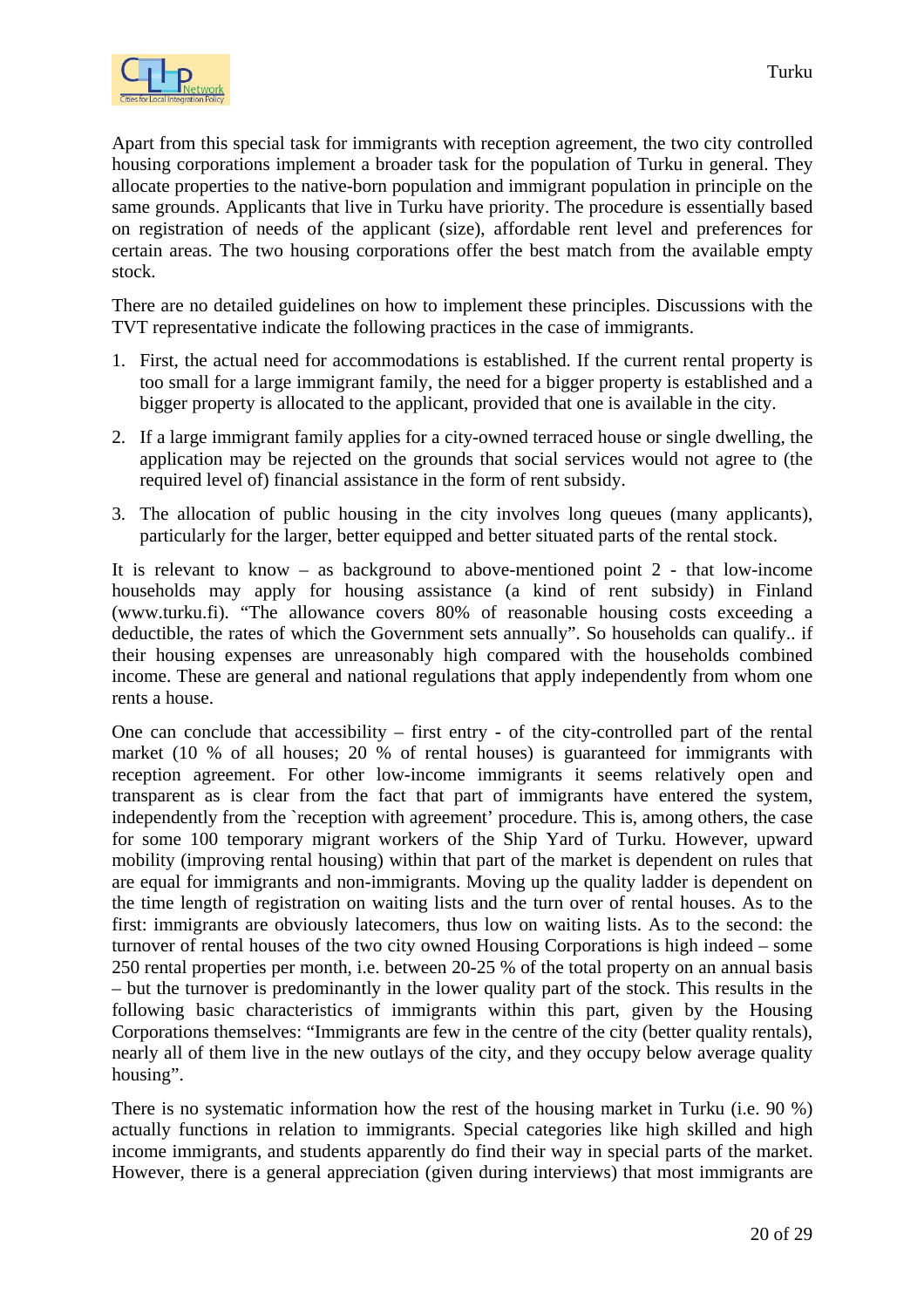<span id="page-20-0"></span>clearly worse off than Finnish house-hunters in this `free' sector of housing. An important reason is that they are not familiar with the Finnish society and with the actual functioning of the different segments of the housing market. But also here significant differences between immigrant groups are reported: immigrants from former Soviet areas, for example, do not only find housing more easily as they are familiar with the conditions in Finland, they also adjust more smoothly since they have lived in similar apartments in their country of origin. At the moment, we have no information on direct discrimination against immigrants in the housing market in Turku. The city has non-profit organisations that help in housing issues.

## **4 Institutional setting and relevant actors**

As we have seen there are a number of institutional arrangements on the national level that have a significant influence on housing (policy) for immigrants in Turku.<sup>15</sup> A first one is the functioning of the new Land Use and Building Act. The Finnish government has delegated the land development control to municipalities with this law reform. Combined with Finnish local income tax based on residence, this has led many municipalities to build preferably for high income residents, irrespective of where they work and use facilities (see par. 2.4.). The law thus stimulates municipalities to create new appealing residential areas, in order to attract wealthy taxpayers to the municipality, and makes them reluctant to build low rent housing that would attract rather unemployed or disadvantaged persons or immigrants in the area. The former inter-municipal cooperation in the planning of land use, facilities and services, and cross-border development plans has diminished as a consequence. Turku's share of immigrants increases meanwhile.

From a different angle it is the Integration Act (493/1999) and the national policy of reception of immigrants that sets institutional givens: the requirement to receive new immigrants, with a budget (that is not always regarded as sufficient), and an obligation to develop an integration programme (see par. 1.2.).

The City of Turku hopes that the state will offer significant economic support for municipalities in the integration of immigrants. When it comes to housing and recreational facilities in neighbourhoods the Housing Fund of Finland (ARA) is an important negotiation partner of the Turku authorities in housing matters (new developments, renovations, etc.)

Within the city of Turku the institutional setting of the administration has been reformed over the past 15 years. The old administration was based on strong public power, whereas the new administration is built on the idea of a consolidated municipality according to the market economy ideal. In the formal sense, the Turku City Executive Board is the main authority in general, and thus also in immigrant housing matters. Turku has three deputy mayors: one for Services (within which the Immigration Coordinator is located who plays a key role in drafting proposals on integration to the City Board), one for Environmental Affairs, and one for Education, Innovation and Business Development. The new city administration consists

<span id="page-20-1"></span><sup>&</sup>lt;sup>15</sup> The national housing policy is administered mainly by the Ministry of the Environment (minister for the environment and the minister responsible for housing affairs) together with the Housing Fund in Finland.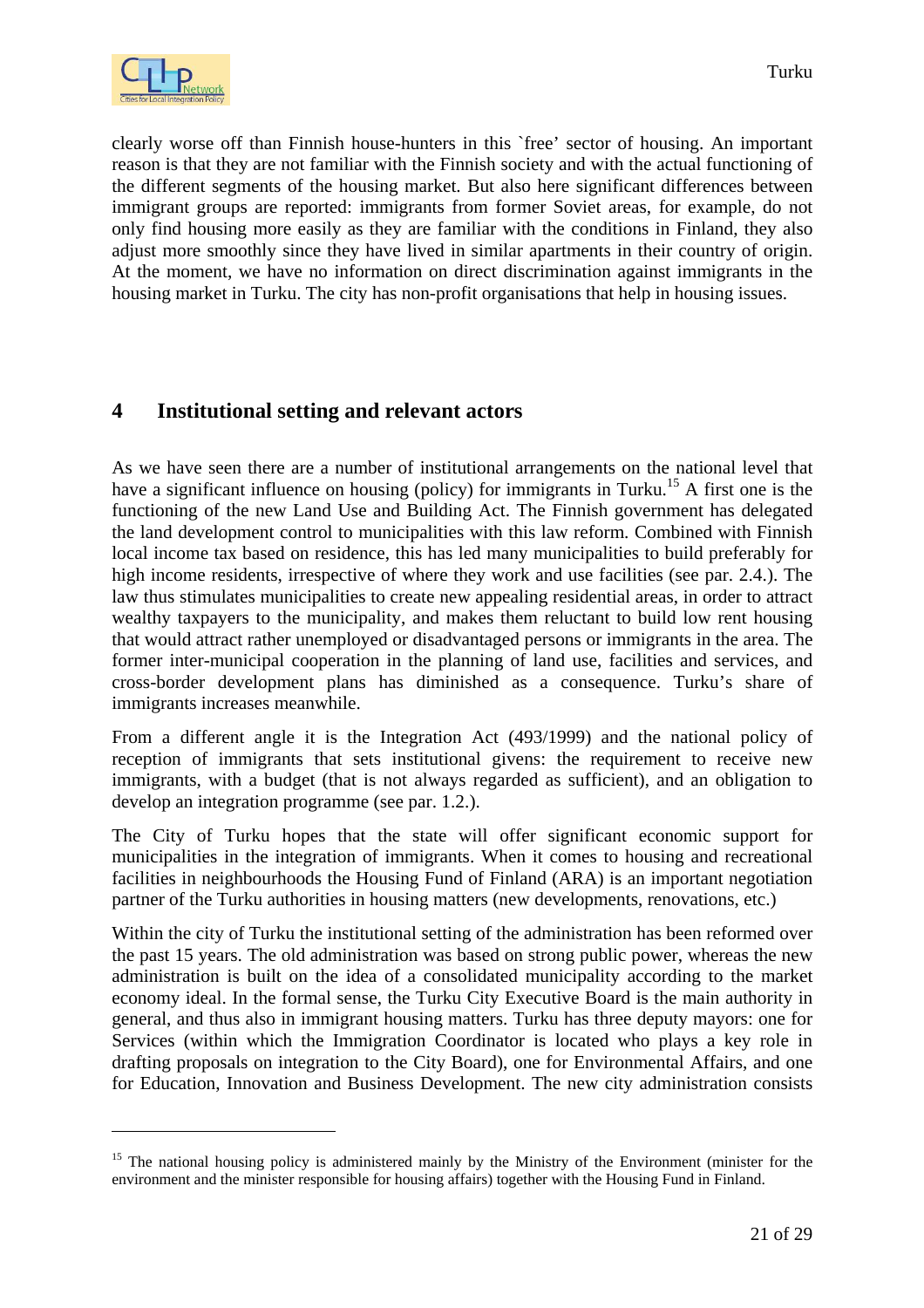

of several administrative units that operate independently (accountability). This has intensified an inward-orientation. During the 1990s, the administration of Turku faced new challenges due to the fast arrival of immigrants in the city. In order to resolve the housing issues involved, a close and effective cooperation is required across administrative units, in this case particularly between the Public Services Department and the Department of Environmental and City Planning. Many sectors of the administration have yet to adapt to the new situation. The development of an integration policy and integration schemes are thus a kind of pioneering work. There have been discussions in Turku about the administrative roles of deputy mayors responsible for the relevant domains, their tasks and who would be the leading party, since there is the feeling that currently, there is not sufficient cooperation between the deputy mayor for Services (the social structure aspect) and the deputy mayor for Environmental Affairs (physical structure aspect).<sup>16</sup> Possibly immigrant housing issues will not be resolved in a more effective manner until the city creates a dedicated administrative structure with sufficient power and expertise.

Partners from civil society have not achieved a significant status in promoting decent housing for immigrants. When it comes to participation of immigrants (and their organisations) in housing and related policies there is a consensus on the empirical side: until now immigrants did not manifest themselves, neither in `residents' committees' nor in other forms of participation. Insiders could only mention one case (the problems in Lauste) where an immigrant association (TOGETHER) had been involved. If there is any influence – so it is said – then it is through informal channels with city officials. Immigrant associations, or maybe more adequately: some of their leaders, are consulted incidentally, but there is not (yet) a form of regular and structural consultation. Immigrant organisations have succeeded in forming an umbrella organisation (SONDIP), but this organisation has not yet become an authority (political power) in relation to the public administration organisations. The same holds for non-profit organisations that advise in the housing sector. Explanations for this low participation differ: some assert that immigrants are afraid to speak openly, others see it as a consequence of `assimilative policies', or alternatively as a consequence of not being acquainted to the system.

Looking at the housing market, many parties are involved, but their relevance for immigrants is not very clear (and municipal authorities are not well informed on them). Firstly, data on participation of immigrants in the two forms of house ownership is lacking, probably a sign of their non-participation. As for the rental sector that is not owned by the two city-controlled Housing Corporations data are also scarce. Two players in that field seem to have defined their own societal task. The first is the Turku Student Village Association that provides housing for some 6700 students. The second is the Turku and Kaarina Evangelical Lutheran Parish Union that lets some 900 houses. This organisation carries out community work in Turku, also in different neighbourhoods. The church organises activities involving immigrants. Cooperation between the city and the church has been occasional, not systematic. The church is not directly involved in political decision-making concerning the local housing market.

<span id="page-21-0"></span><sup>&</sup>lt;sup>16</sup> Deputy Mayor for Environmental Affairs is responsible for city development, planning and other matters pertaining to the physical structure of the city (such as neighbourhood regeneration) The body responsible for preparing the municipal housing policy (with regard to property) in Turku is the Real Estate Department, which reports to the Deputy Mayor for Environmental Affairs. The Real Estate Department's administration includes a unit called Estate Services, which is divided in housing, land use and property development, and property supply.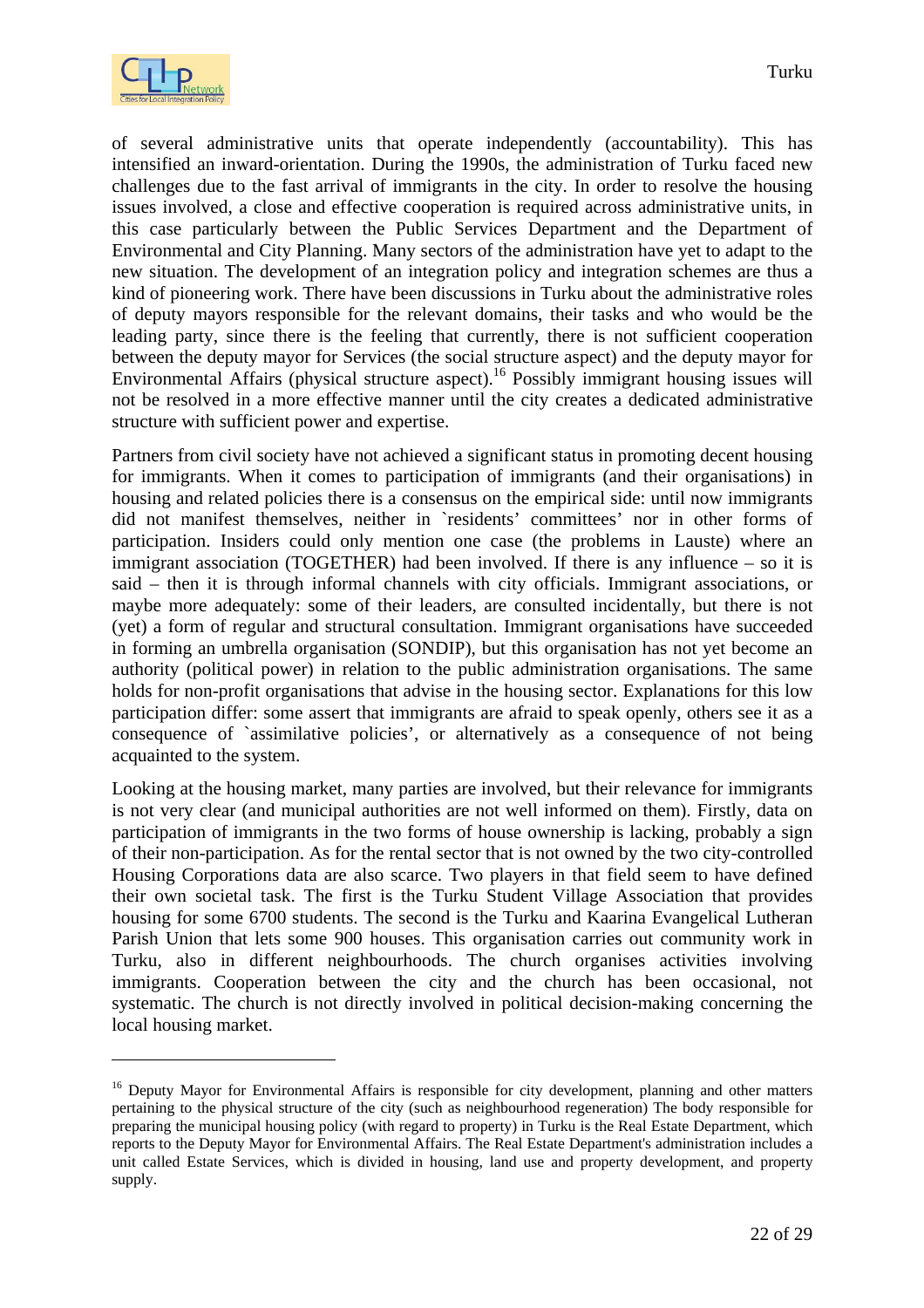<span id="page-22-0"></span>So when it comes to (particularly low-income) migrants the three major players are the Department of Services and the Department of Environmental Affairs of the city, and the two city-owned Housing Corporations (TVT Asunnot Oy and Kiinteistö Oy Lehtolaakso). These three players have a direct influence by using their 10 % share of the total market (20 % of the rental market). There is room for improvement in terms of the cooperation of these three bodies in developing immigrant housing matters. Insiders claim that political parties are not sufficiently involved as promoters of the integration of minorities.

## **5 Discourse, concepts and policy concerning housing**

#### **5.1 Vision, concepts and policy of administration and Local Council on the issue of housing, segregation and integration of migrants**

The basic ideas behind the approach to housing of immigrants that transpires from municipal documents and from interviews are the following:

- 1. Immigrant housing is predominantly narrowed down to a particular part of immigrants, namely newcomers with a refugee or asylum background and returnees from the former Soviet Union, thus following national categorisations and related facilities and obligations. While there is an elaborated city policy for the reception and housing of this category of immigrants, the housing of other immigrants is not regarded as an issue and in practice left to the market and the immigrants themselves.
- 2. In recent years increasingly problems have been identified related to the quality of housing, the environment and relations between renters. These have been interpreted primarily as general problems that are not fundamentally different from native renters (of comparable socio-economic background) in the same areas. Solutions for such problems (improving quality of houses, upgrading of facilities, better social organisation within blocs and quarters) thus were generic.<sup>17</sup> In the words of a city official: "The biggest need is for good, effective practices for solving problems related to the placement of residents in different parts of the city and to bring about socially balanced development in the neighbourhoods of Turku." Only the relative larger size of immigrant families is mentioned as a specific feature of immigrants (with no specific measures as of yet).
- 3. The growing concentration of this specific category of immigrants in (city-controlled social housing in) particular areas of the city has recently been raised as a policy issue. Although the basic diagnosis made above did not change, there is a new intention now to prevent further growth of concentration of immigrants in areas that have the highest

<span id="page-22-1"></span><sup>&</sup>lt;sup>17</sup> Few exceptions of specific attention are: a fact sheet on the background of the differences between living arrangements of different cultures: Jukka Paaso: Monikulttuurisuus ja asumisen muutos, Turun kaupunki 2004. And during the drafting of the Turku Development Plan 2020, the Technical Research Centre of Finland (VTT) carried out a survey on local amenities (2002-2003) to examine the potential changes in the amenity structure by 2020. The basic idea is that good amenities are a key requirement in order for immigrants to enjoy living in the neighbourhood (for example, Muslim homemakers); specific attention has been paid to the provision of services. The amenities survey is called: Timo Halme ja Timo Koski, Turun lähipalvelut, VTT Rakennus- ja yhdyskuntatekniikka, 2003. The exercise, however, did not have a policy follow up yet.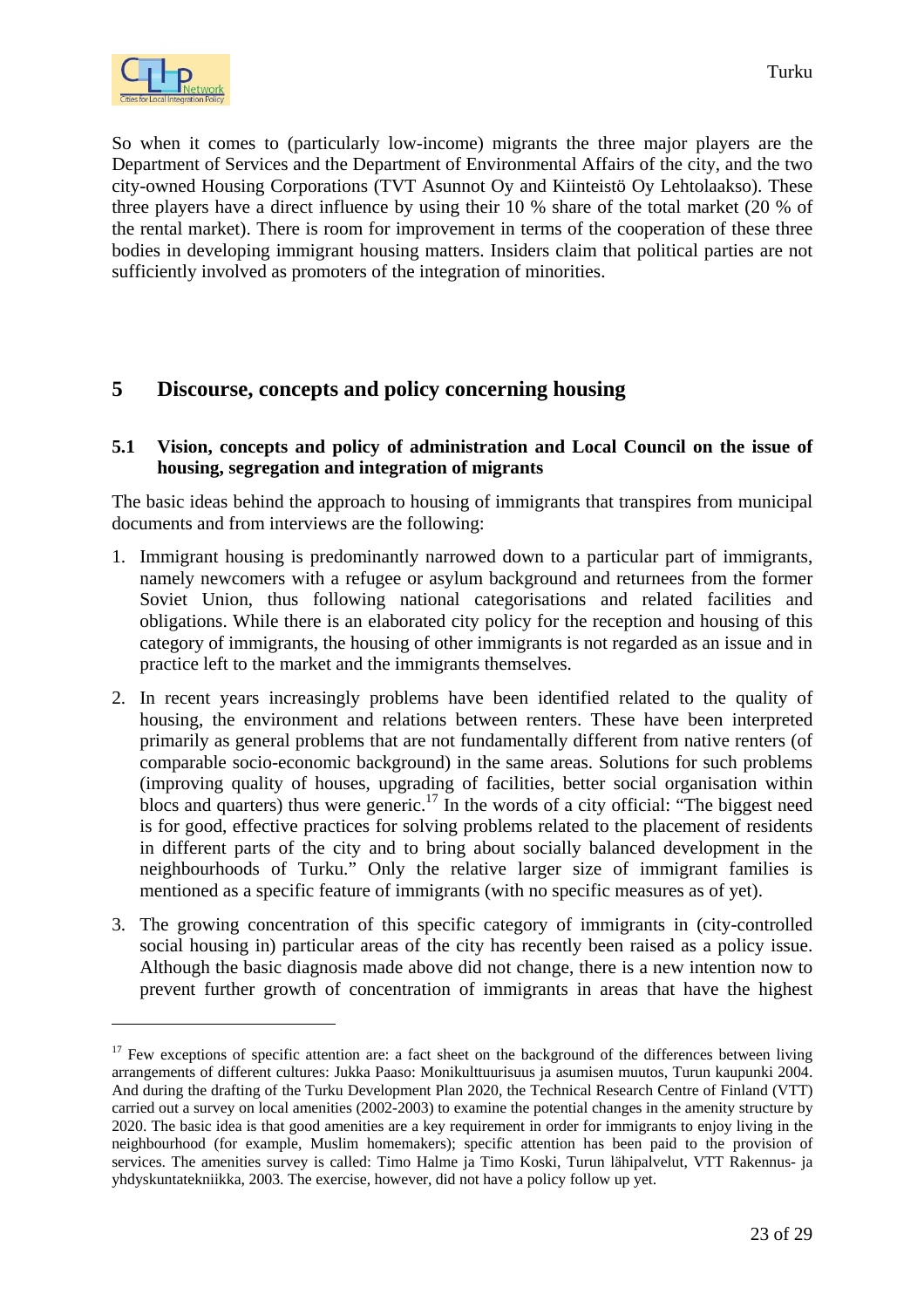<span id="page-23-0"></span>

concentration now. How this could and should be done, by whom and through what instruments, is not clear.

#### **5.2 Public discourse on housing, segregation and integration of immigrants**

As a general background it should be mentioned that immigration questions have not gained a major foothold in political debates in Finland, nor in Turku as they did elsewhere. Finland has no openly xenophobic party, unlike many other European countries.<sup>18</sup> This is not to say that critical voices on immigrants and diversity are absent – on the contrary, many informants were critical about attitudes of native Finns and the lack of interest in the problems of immigrants and their integration. It is just to say that such topics are not politicised.

In (local) politics this seems to translate itself in a double face. On the one hand it is reported that the majority of political leaders in Turku have a positive attitude towards immigrants. They hope that the representatives of different cultures who have moved to Turku enjoy living in the city and that new residents will adapt to today's living culture in Finland. Similarly, immigrants should become equal residents of the City of Turku. On the other hand, among those working in the field of immigrant integration and housing – both city officials and other stakeholders – the feeling is often voiced that politicians are not really interested in the topic. It is often felt that their positive attitudes are not backed up by a strong advocacy for adequate action. Lack of such political support hinders – in their eyes - the development of adequate policies and practices.

Occasionally, media has been accused of discrimination against immigrants, although overt forms of it are absent. Media do play a role in the domain of housing, particularly by creating and maintaining images of different neighbourhoods. These images do not always reflect the reality of the areas. This has led to a particular action during the Turku suburban renewal: media representatives have been contacted and there have been discussions on the role of the media in housing. This cooperation has changed the style of reporting for those neighbourhoods that had been labelled negatively. For example, media now more often report on positive events and developments in problematic neighbourhoods.

## **6 Interventions on housing and integration**

 $\overline{a}$ 

#### **6.1 Interventions to improve access to affordable and decent housing for migrants**

Specific actions for affordable and decent housing for immigrants are few, such as housing advisory services. Most interventions in Turku have not been undertaken specifically for migrants, but as a generic policy that is relevant for housing of migrants:

<span id="page-23-1"></span> $18$  One finds two opposing interpretations of this fact in Finland and in Turku. The one is that it is an indicator of tolerance of the Finnish society. The opposing one claims that xenophobic opinions and attitudes (and the persons who voice these) are present and tolerated within all major political parties of left, centre and right, to the extent that no specialised party is needed.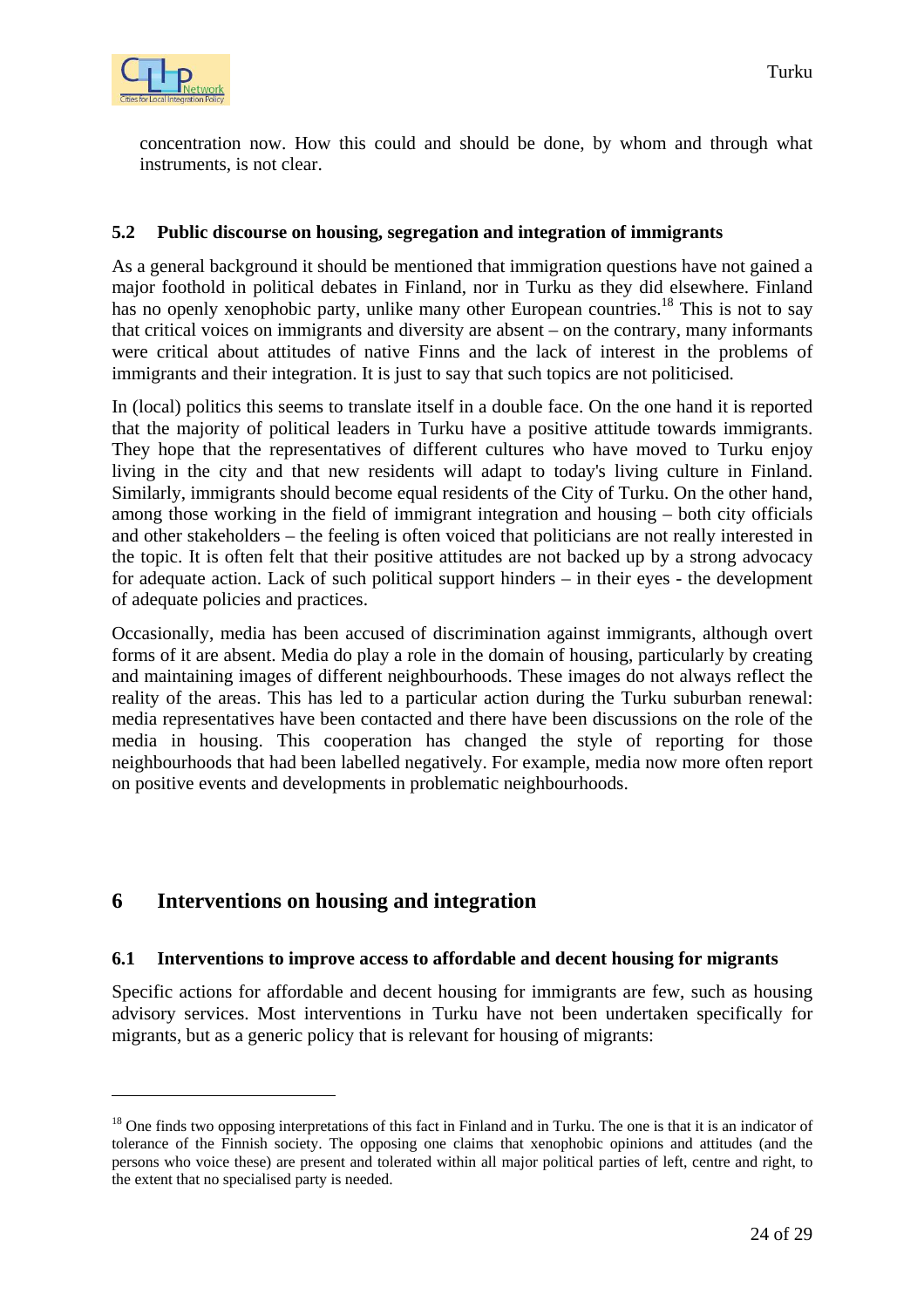<span id="page-24-0"></span>

- 1. City-controlled rental housing such as suburban apartment blocks of TVT Asunnot Oy and Kiinteistö Oy Lehtolaakso TVT have been refurbished in several parts of the city while also improving the standard of apartments.
- 2. Suburban social policy was examined during the suburban renewal in Turku (1995-1999). Research on the well-being of the city residents has been carried out at the Department of Social Policy of the University of Turku. These research projects, however, have not specifically looked at the well-being of immigrants (in the form of interview research).

There has been some discussion recently as to whether immigrants should be encouraged to adopt the Finnish style of living or to support immigrants in recreating their own culture of living in Finland to the extent possible. Protagonists of the latter point of view argue that accommodations become a comfortable home to a person only when the occupant is able to live in a way that is sufficiently close to his or her own cultural living habits. In contrast, it is reported that the Finnish-born population often demands that immigrants adapt to the Finnish functionalist accommodation structure (which, to a degree, is based on the 1920s Bauhaus design principles), and the typical Finnish style of living. Policy stands, however, have not been taken on this, nor at the national level nor in Turku. Some feel that a clear policy choice should be made in this matter, as it has consequences for policies such as setting targets of suburban renewal (physical part) and for social policies (neighbourhood's social life and facilities).

#### **6.2 Local policies related to spatial segregation**

Recommendations to stop the growth of concentration of immigrants in certain areas have been made at the administrative level, but no official anti-segregation policy (programme) has been established yet. Until now the city-controlled housing associations insist that they allocate rental properties to both native-born population and immigrants on the basis of the same criteria, taking into account preferences of renters as far as supply allows. Since there is a relative absence of scarcity of rental houses there is no problem of access for new immigrants, but the spatial pattern of housing of immigrants does follow patterns of the spatial distribution of city-controlled rental houses.

When asked how a future policy to stop further concentration of immigrants would be implemented, representatives of the city-controlled housing associations and city officials were explicit in their statements that any such scheme should be a long-term programme based on incentives to choose for non-concentration areas and incentives for internal relocation.

In the first Development Plan for Turku, adopted in 2001 and running till 2020, an assessment of the plan's impact on the suburban zone of Turku (changes in the largest neighbourhoods of Turku) was made. However, the effect (of changes in land use) on immigrant housing was not considered yet. An evaluation of such effects will not take place until the next development plan is drawn up (target year: 2025).

#### **6.3 Policies managing concentration areas**

In some neighbourhoods of Turku, a "local police" has been instated that operates specifically in one neighbourhood and should build good relations with the residents. This is done in the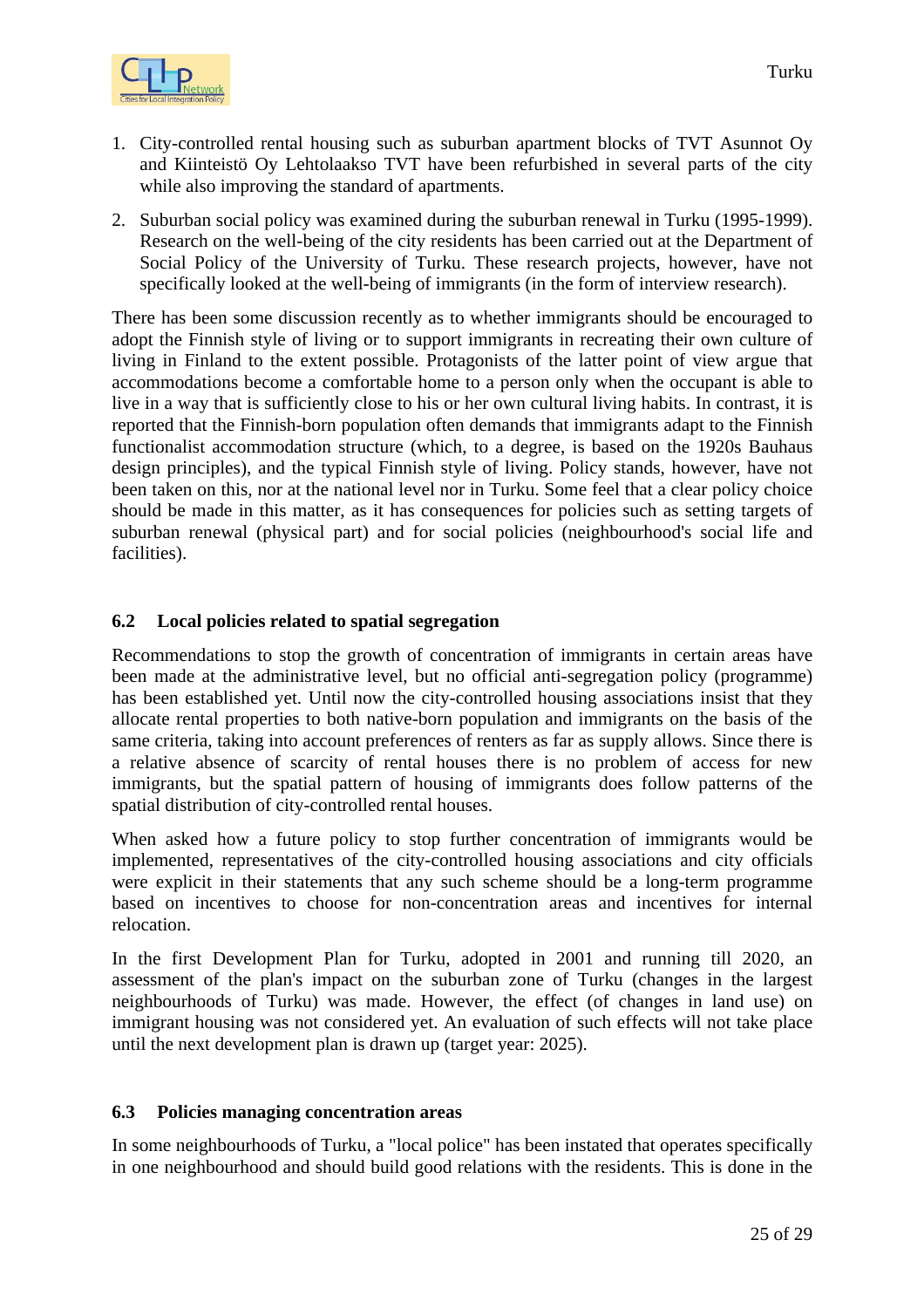<span id="page-25-0"></span>

framework of the city's safety campaign that aims to increase the sense of security. One of the targets is the Halinen neighbourhood. Clashes between the safety campaign and the integration programme can be avoided through careful planning. Problems may arise, if for example some immigrant groups are seen as a threat to safety.

Various kinds of activities are available for immigrant groups, for example in organisations such as the Daisy Ladies programme that supports female immigrants in everyday life.

## **7 Conclusions and evaluation**

Immigration in Finland and in Turku is a relative recent phenomenon. In this respect the Finnish and Turku situation resembles that of (cities in) Spain and Italy, but at the same time it differs in so far that Finland is more of a welfare state. Immigration has been predominantly supply driven (refugees, returnees and family related migration) and is now gradually changing to more demand driven migration. Policy reactions – both at the national and local level – have been partial and targeted at the first mentioned category of immigrants mainly. In international comparative perspective migration and integration policies are in an early phase, primarily reacting to specific vulnerable categories of immigrants. The specific policies relating to reception of refugees and returnees have been initiated at the national level primarily, inducing and obliging local authorities to develop integration programmes for them.

There are – again comparing internationally - clearly positive aspects to that situation. In a political climate in which the topic of immigration and integration is not politicised, there has obviously been a commitment to receive refugees en returnees from abroad and give them access to national and local welfare systems during the process of their (first) settlement, a task that is implemented locally in a clear and dedicated way.

There are also challenges attached to that same situation. Immigration and integration are in the present policies narrowed down to specific groups and their immediate problems. Although there are signs that also other categories of (often demand driven) immigrants increase significantly, long term, comprehensive policies for immigration and integration, and concomitant institutions in these fields are lacking.

Within this general framework policies for immigrants in Turku should be situated. The city has not developed an integration policy for newcomers in general, but rather a reception policy for a specific category. As to housing the city has implemented consistently and adequately – so it seems – a policy of allocating first housing to this specific category of refugees and returnees, using the rental stock of two housing corporations controlled by the city. In doing so, the city has been in a comfortable situation to have a relatively relaxed housing market and sufficient space within the rental part of that market that was directly controlled by the city. This has led to a certain concentration of immigrants in certain areas of the city (although the level of `segregation' is still relatively low in international comparison): a concentration that actually reflects the spatial concentration of houses in the cheapest part of the city-controlled rental market.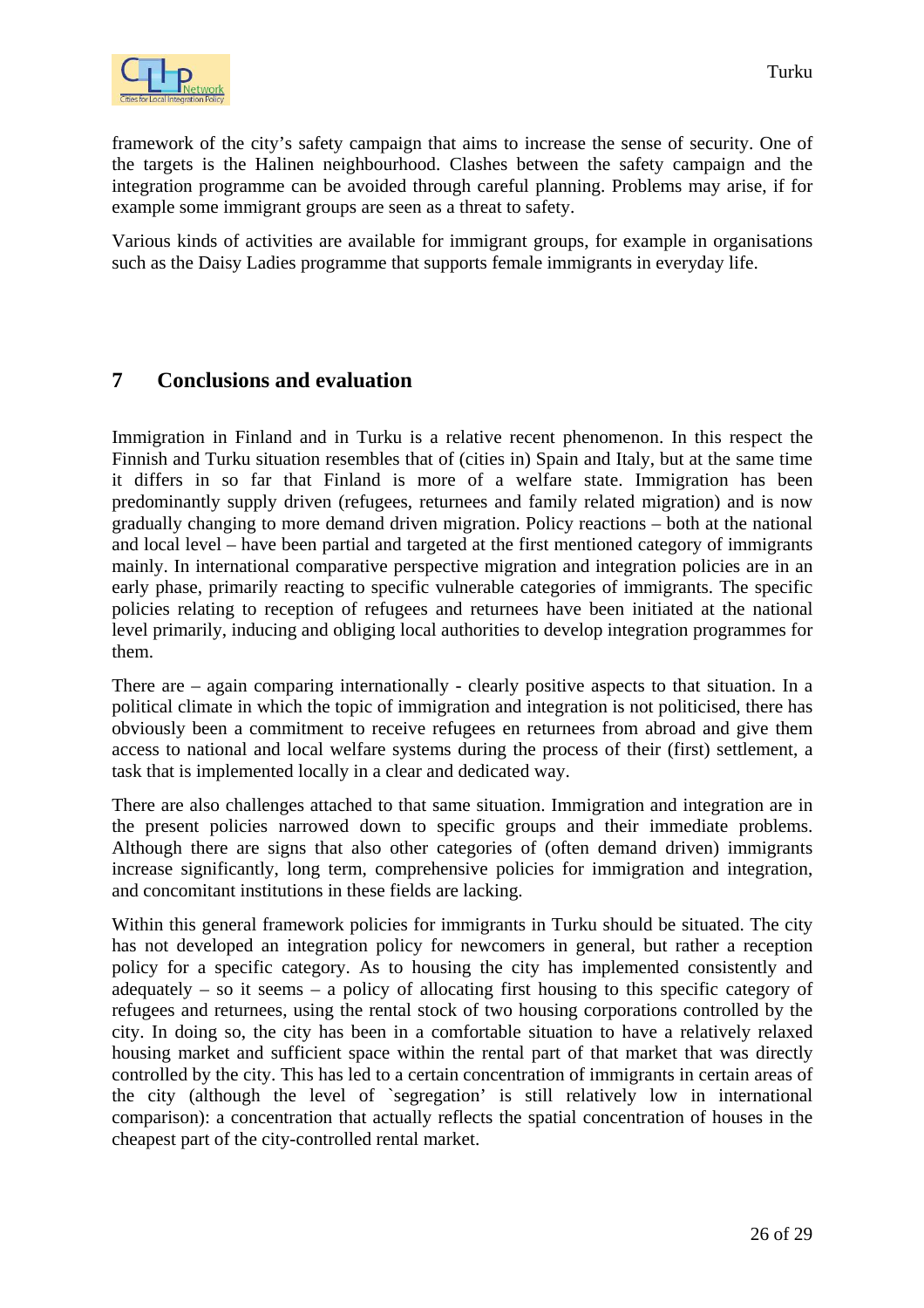

From this very general characterisation of the present situation of Turku and the preceding analysis a number of observations and suggestions can be made for the (politicians and policymakers of the) city of Turku to consider $19$ :

- 1. As a general suggestion it would be worthwhile, in view of the expected growth of immigration, to explore the possibilities of formulating a comprehensive and pro-active integration policy for all newcomers in the city. Comprehensive would mean: a) looking at all newcomers; b) looking at the various domains that are always implicated in processes of integration (economic, political, social and cultural/religious). Pro-active would mean: being able to smoothen the integration process and anticipate problems. If such a policy is framed positively (trying to use optimally and as soon as possible the potentials of newcomers for the benefit of all) it could not only lead to facilities that ease integration processes for all immigrants, but could also prevent the possible stigmatising effect of present policies that focus predominantly, if not only on dependent and vulnerable immigrants.
- 2. The (necessary) involvement of all city departments in a comprehensive and pro-active policy could also lead to reconsider the institutional arrangements within the municipal organisation. The administrative lead in policymaking, preparation and implementation, presently located within the Department of Social Services, could possibly be relocated on a higher level – and backed up adequately in the political sphere - in order to smoothen coordination and implementation across departments.
- 3. In the field of housing such a broader perspective for integration policies would mean that other categories than refugees and returnees would come into the picture. That would start with collecting adequate information on the position of immigrants in general on the housing market and their upward mobility in that market (research and monitoring, not limited to the city-controlled sector). Dependent on outcomes of such systematic information there could be good reasons to develop a more active approach to engage partners in the private (rental and private owned) market to solve bottle necks. Apart from access to and mobility within existing markets, a pro-active policy would also have implications for planning, building and renovation in the future.
- 4. Adequate housing policies and for that matter integration policies in general need not only a clear framing on what they aim for (see 1), how they should be organized institutionally (2), and with which institutional partners policies will be implemented (3), they also need to mobilise the active cooperation of the target groups to be successful. This is often a difficult task that starts with opening opportunities for these target groups (whether they are organized under the general category of renters/residents, or as special categories of residents of immigrant background), proceeds with an active reach out of housing corporations for example, and may involve active support by municipal services to mobilise residents for participation. Existing organisations (of immigrants or otherwise) and advocacy agents for those who are not (yet) able to participate themselves may play an important role.

<span id="page-26-0"></span> $19$  In formulating the suggestions specifically on housing I used the recently published `Guidelines on access to housing for vulnerable groups', elaborated by the Groups of Specialists on housing policies for social cohesion of the Council of Europe as a source of inspiration.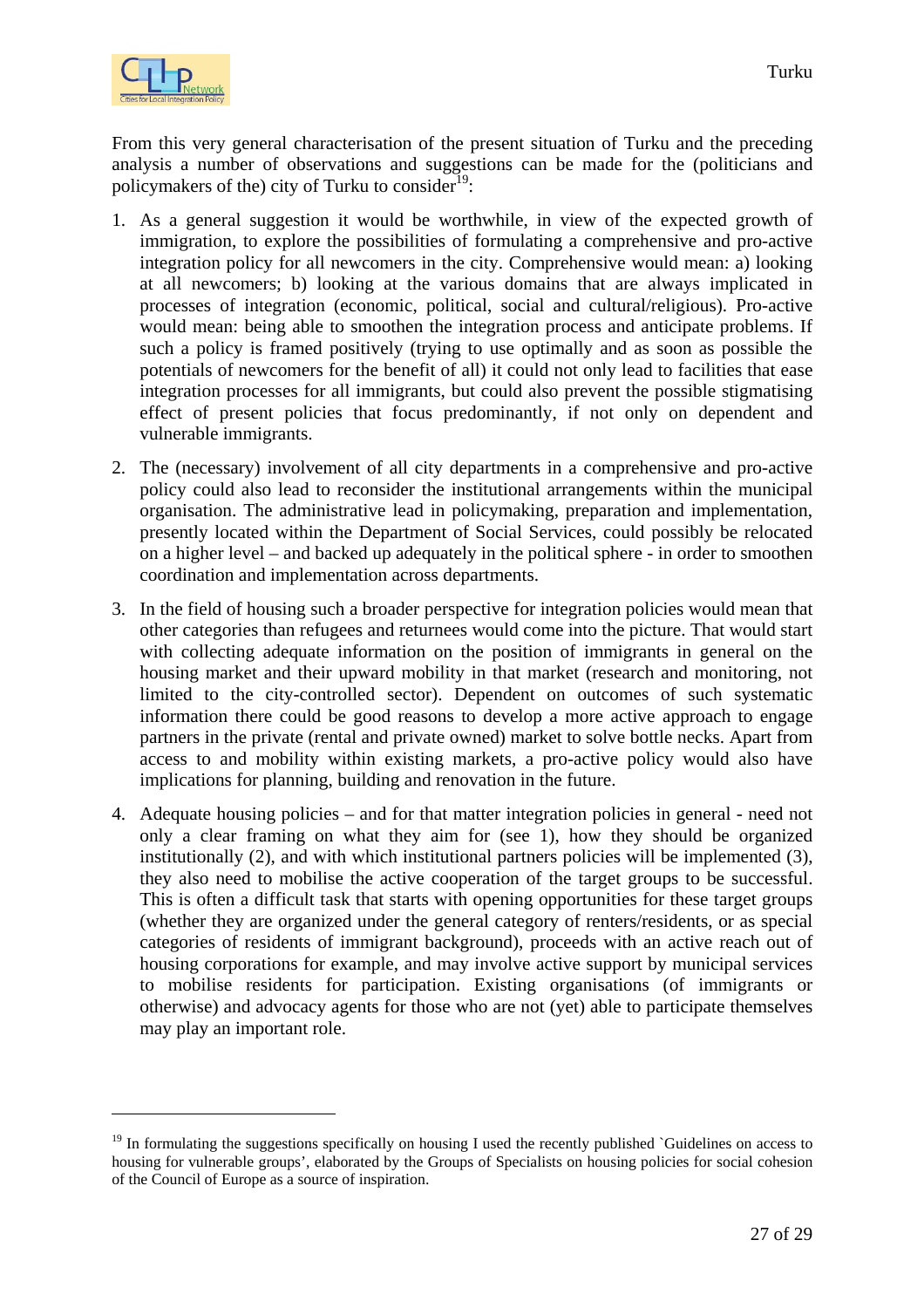

## **References:**

Borkert, M., W. Bosswick, F. Heckmann and D. Lüken-Klassen (2006) Local Integration Policies for Migrants in Europe. Dublin: European Foundation for the Improvement of Living and Working Conditions/CLIP

Clarke, K. (2006)

`The challenge of cultural competence in the Nordic welfare state: experiences and perspectives from Finland'. In: Council of Europe, Achieving social cohesion in an multicultural Europe; Concept, situation and developments. Strasbourg: Council of Europe Publishing, pp. 133-153.

Domanski,H., A. Ostrowska, D. Przybysz, A. Romaniuk and H. Krieger (2006) First European Quality of Life Survey: Social Dimensions of Housing. Dublin: European Foundation for the Improvement of Living and Working Conditions, available at www.

Finnish League for Human Rights (2003) National report on housing sector of Finland. Contribution to RAXEN 4. 15.11.2003 Revised Version.

Government Report (2002) Government Report on Implementation of the Integration Act. Government Report no 5 of 2002, available at www.mol.fi

Gulijeva, A. (2003) Ingrian immigration to Finland after 1990. A case study of Turku. Thesis, Department of Geography, www.migrationinstitute.fi.

Harrison, M., I. Law and D. Phillips (2005) Migrants, Minorities and Housing: Exclusion, Discrimination and Anti-discrimination in 15 Member States of the European Union. Vienna: EUMC, available at www.eukn.org/themes/Urban\_Policy/Housing-and-minorities\_118

Heikkilä, E. & S. Peltonen (2002), Immigrant and integration in Finland. Turku: Institute of Migration.

Martikainen, T. (2004), Immigrant religions in local societies. Historical and contemporary perspectives in the city of Turku. Turku: Åbo Akademi University Press

Nordstat (1999) `Turku'. In: Major Nordic Cities and Regions, Facts and Figures, pp. 5-55.

Sagne, S., S. Saksela and N. Wilhelmsson (2005) Active civic participation of immigrants in Finland. Country report prepared for the European research project POLITIS. Oldenburg, www.uni-oldenburg.de/politis-europe.

Tanner, A. (2004) Finland's prosperity brings new migrants. www.migrationinformation.org/Profiles/display.cfm?ID=27

Virmavirta, J. (2004), Finland's city of Turku. Helsinki: Otava Publishing Company Ltd.